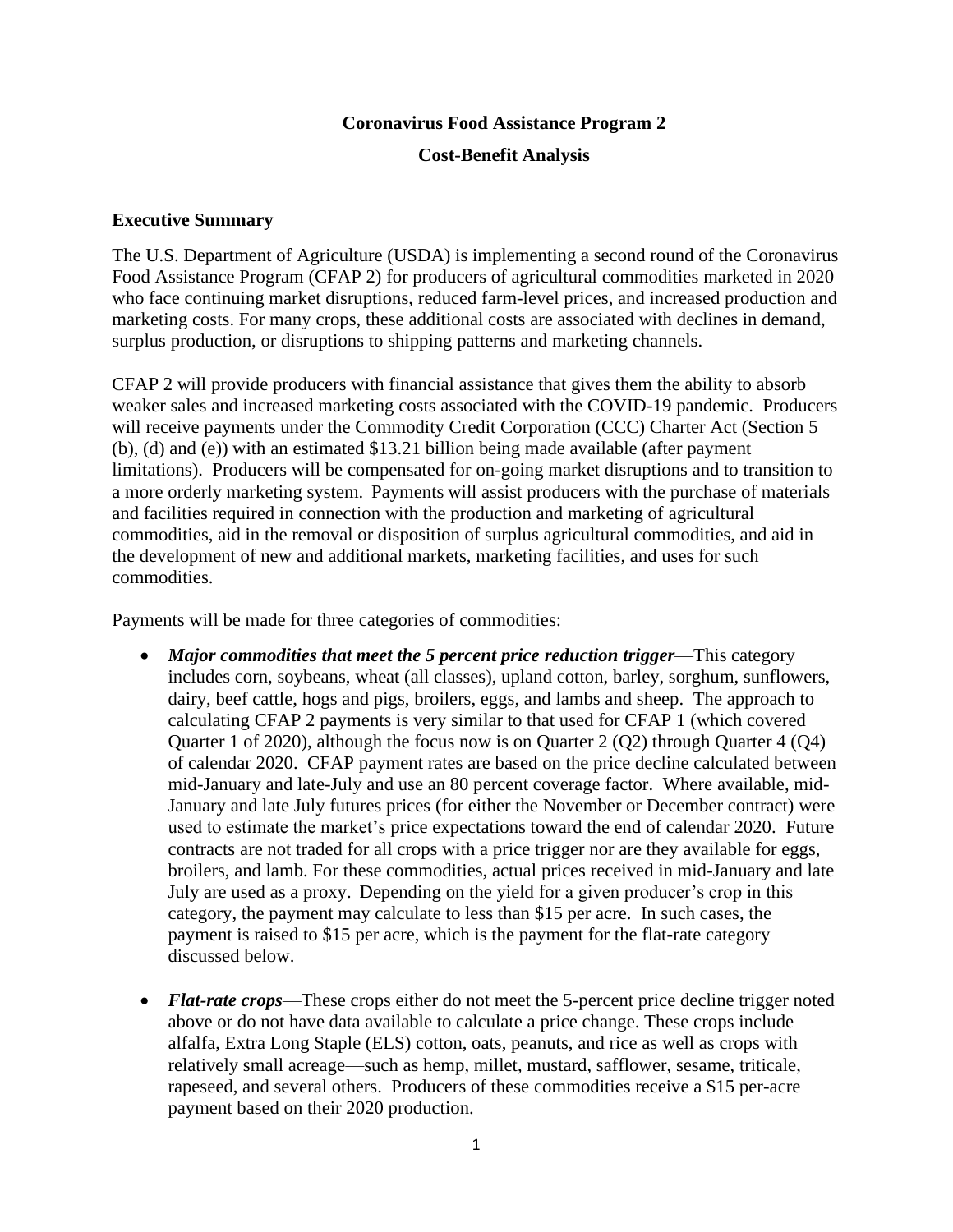• *Specialty (sales-based) commodities*—This category includes fruits, vegetables, and nuts; dry edible beans, lentils, dry edible peas, and chickpeas; and commodities including aquaculture, turkeys, mink, mohair, rabbits, and others. Payment calculations will use a sales-based approach, where producers are paid based on five payment gradations associated with their 2019 sales. In addition, tobacco is a specialty crop under CFAP 2 and a Coronavirus Aid, Relief, and Economic Security (CARES) Act (P.L.116-136) payment will be calculated using remaining CFAP 1 funds, not to exceed \$100 million.

The Farm Service Agency (FSA) is charged with implementing CFAP 2. FSA will accept CFAP applications starting on September 21, 2020 and payments to eligible producers will be issued when applications are approved. Net payments to producers of  $$13.21$  billion represent benefits to producers, which is the government cost of the program. Outlays are estimated at expected maximum levels.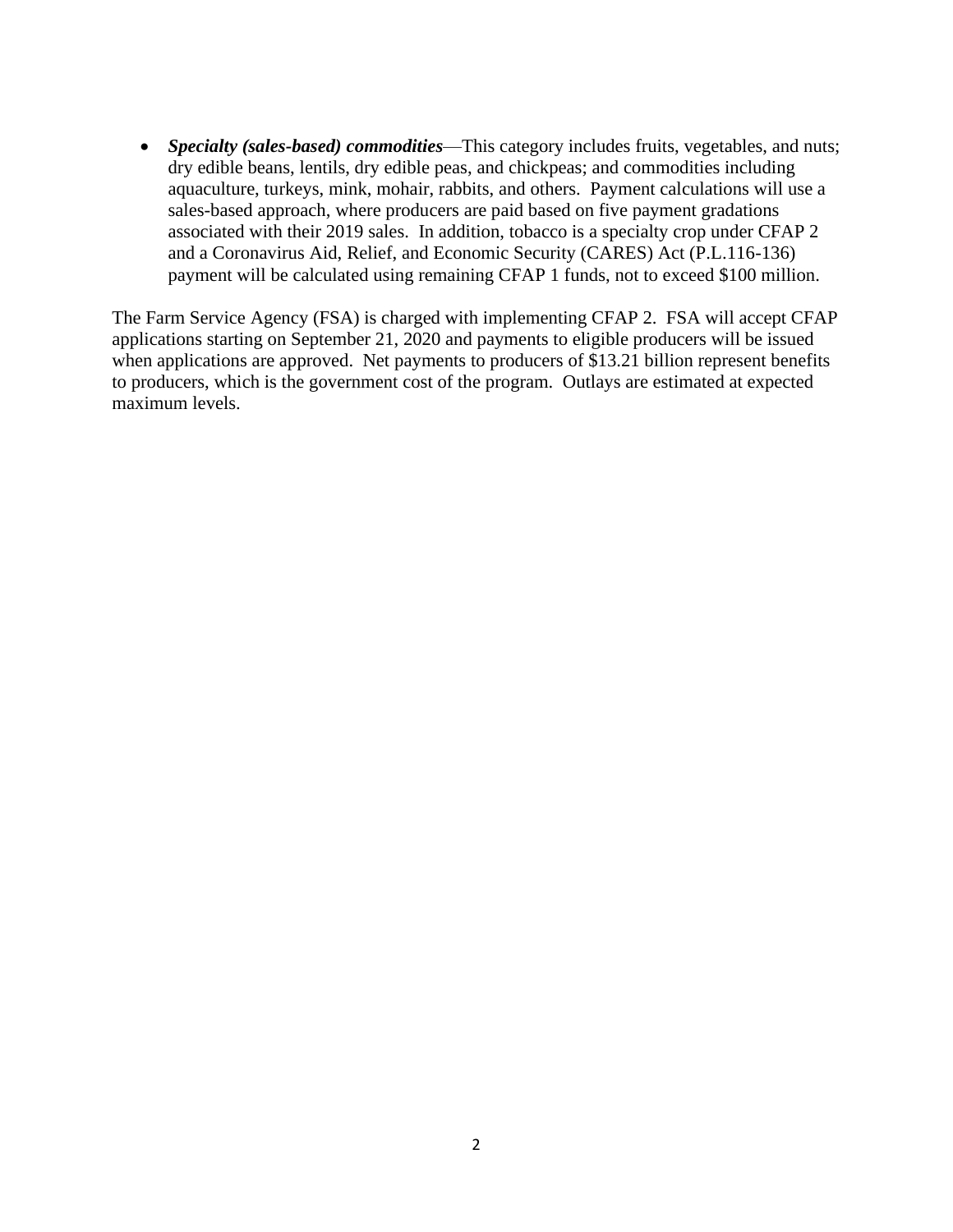#### **Background and Need for Action**

The severe demand shock associated with COVID-19 continues to affect U.S. crop and livestock sectors and is contributing to a decline in farm cash receipts. USDA's Economic Research Service forecasts that cash receipts in calendar 2020 will decrease by \$12.3 billion (3.3 percent) to \$358.3 billion. For crops, responses to the COVID-19 pandemic resulted in prices for certain crops dropping from 7 to 18 percent between mid-January and late July (see Table 1) as widespread supply chain disruptions occurred. Restaurant closings and reductions in service sector demand severely affected the flow of commodities through supply chains as consumers shifted from an "eating out" paradigm to one focused on grocery store purchases and eating at home (Gasparro and Stamm). A dramatic decline in gasoline and ethanol use impacted corn prices as ethanol use accounts for nearly 40 percent of the corn crop. Although the U.S. economy has begun to rebound, the supply chain continues to re-orient and accommodate new consumer behavior.

|                     | Units          | Average<br>price,<br>Jan 13-<br>17 | Average<br>price,<br><b>July 27-</b><br>31 | Change<br>in price   | Percent<br>change |
|---------------------|----------------|------------------------------------|--------------------------------------------|----------------------|-------------------|
|                     |                | $\frac{\sqrt{2}}{2}$               | $\frac{\sqrt{2}}{2}$                       | $\frac{\sqrt{2}}{2}$ | Percent           |
| Corn                | bu             | 4.02                               | 3.29                                       | $-0.73$              | $-18%$            |
| Soybean             | bu             | 9.63                               | 8.91                                       | $-0.72$              | $-7\%$            |
| Wheat (all classes) | bu             | 5.57                               | 4.89                                       | $-0.68$              | $-12%$            |
| Cotton, Upland      | lb             | 0.72                               | 0.62                                       | $-0.10$              | $-14%$            |
| Barley              | bu             | 4.27                               | 3.60                                       | $-0.67$              | $-16%$            |
| Sorghum             | bu             | 3.82                               | 3.12                                       | $-0.70$              | $-18%$            |
| Sunflowers          | <sup>1</sup> b | 0.18                               | 0.16                                       | $-0.02$              | $-11%$            |

|  |  |  | Table 1. Price Changes from mid-January to late-July 2020 for Price-Trigger Crops <sup>a</sup> |  |
|--|--|--|------------------------------------------------------------------------------------------------|--|
|  |  |  |                                                                                                |  |

<sup>a</sup> Average prices are rounded to two decimal places.

Note: Wheat prices are based on a production weighted composite of HRS, HRW, SRW futures. For crops with futures market data: December contracts are from CME for most crops other than soybeans (November contract). HRS wheat uses the December contract quoted on the Minneapolis Grain Exchange and upland cotton uses the December contract quoted on the Intercontinental Exchange (ICE). For non-specialty crops without futures contracts, Risk Management Agency (RMA) conversion factors utilizing futures contracts are employed when relevant and available. The price for sorghum is calculated as 95 percent of the corn futures price, which is consistent with the multiplicative factor used by the Risk Management Agency (RMA) under the Commodity Exchange Price Provisions (CEPP). The price of sunflowers is the soybean oil price divided by two, plus one cent, which is consistent with the CEPP for oil-type sunflowers. AMS data is used for other crops where futures contracts are not traded.

Market factors are exacerbating the impacts of COVID-19. With a rebound in acreage and generally good weather in the Midwest this summer, the United States is confronting very large crop supplies at the same time that COVID-19 has caused short-term demand weakness and distributional issues. Export competition remains intense, particularly for wheat, and the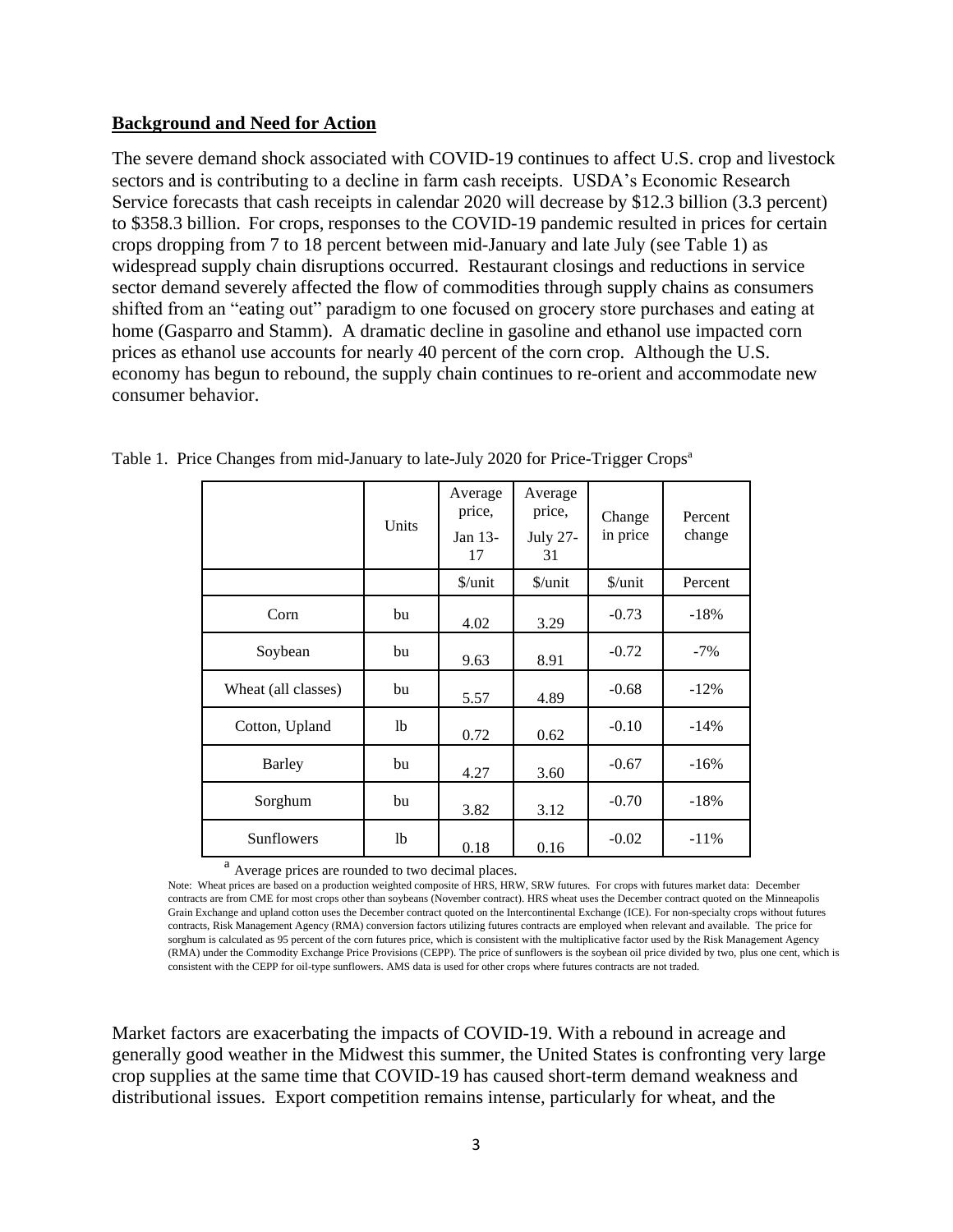COVID-19 impact could threaten U.S. export growth. Similarly, animal inventories are very large, as the supply chain was affected by processing disruptions and markets by the drop in food service demand. Prices for many non-specialty crops dropped significantly after the COVID-19 outbreaks. For example, corn, soybean, wheat, cotton, barley, sorghum, and sunflower prices fell by an average of 14 percent from mid-January to late July of  $2020$ .<sup>1</sup>

Additional information illustrates COVID-19's impact. Data from USDA's National Agricultural Statistics Service (NASS) indicate that wheat flour production surged in the first quarter of 2020 as stay-at-home orders prompted a rise in household baking, but in the second quarter slumped to a 9-year low. However, production of durum flour and semolina used for pasta (which is cheap, convenient, and shelf stable) increased to a record high for the second quarter. Corn use for ethanol remains a concern as gasoline demand has yet to fully recover (Gulke). In mid-April, weekly ethanol production had dropped about 50 percent relative to mid-April of the year prior and by the end of August was still 15 percent below a year earlier (DOE).

Corn and wheat futures prices have shown a steady decline in calendar 2020, with COVID-19 impacts and uncertainty a primary catalyst (Figures 1 and 2).



Source: Chicago Mercantile Exchange. Data are through August 7, 2020.

<sup>&</sup>lt;sup>1</sup> In comparison, price changes for these same crops during the same period last year (mid-January 2019 to late July 2019) were relatively stable, experiencing an average price change of -3 percent.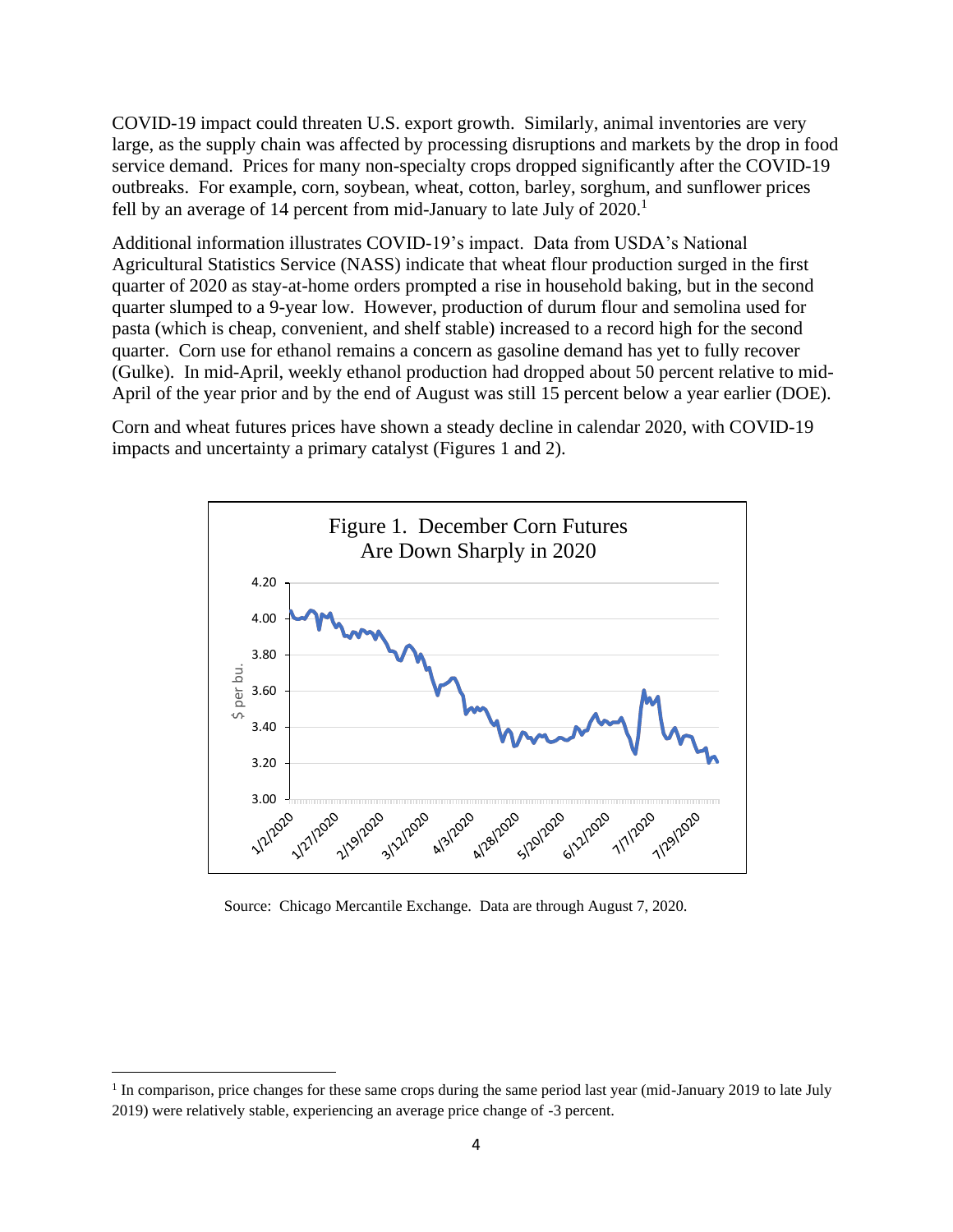

Source: Chicago Mercantile Exchange Data are through August 7, 2020.

Uncertainty continues to affect specialty crop producers as foodservice sales have not recovered to pre-pandemic levels, although gains in retail sales have provided some offset. Compounding the shift toward greatly increased at-home consumption, uncertainty about household income is another wildcard. A recent survey indicates that 30 percent of primary grocery shoppers state that their financial situation is "a little" or "a lot" worse than it was a year ago—which may cause shifts in consumption as well (Nickle). Against this backdrop, growth in retail (grocery store) vegetable sales has been much stronger than the growth for fruit sales, as has been the case for much of the pandemic. For the week ending July 26, 2020, for example, retail (grocery store) fresh vegetable sales were up 16.7 percent compared to the same week in 2019, while fresh fruit sales were up only 7.5 percent (Nickle). Elevated produce sales at retail are expected to continue as many people are still avoiding eating establishments and other gathering places due to COVID-19.

Among specialty crops, potatoes provide an illustration of the disruption and uncertainty that growers of specialty crops face due to COVID-19. In 2019, an all-time high of 58 percent of U.S.-grown potatoes went to foodservice, led by frozen French fries (Jennings). With closures of schools and foodservice establishments in March 2020, fry makers shut down lines and many told growers not to count on them buying as many processing potatoes in 2020, resulting in a projected 5 percent drop in total U.S. potato plantings (USDA, NASS). At the same time, grocery store sales increased, with fresh potato volume up 44 percent between March 16 and May 17, 2020 at retail, while frozen and dehydrated volume was up more than 50 percent (Jennings). Still, industry sources indicate that the drop in foodservice sales will not be overcome solely by retail sales. The National Potato Council's weighted grower return index for russet shipments (including potatoes for fry processing) were in the \$12 to \$12.50 range in the first three months of calendar 2020, spiked to \$15.03 at the end of March, and declined to under \$9 by early June 2020 (Klompien).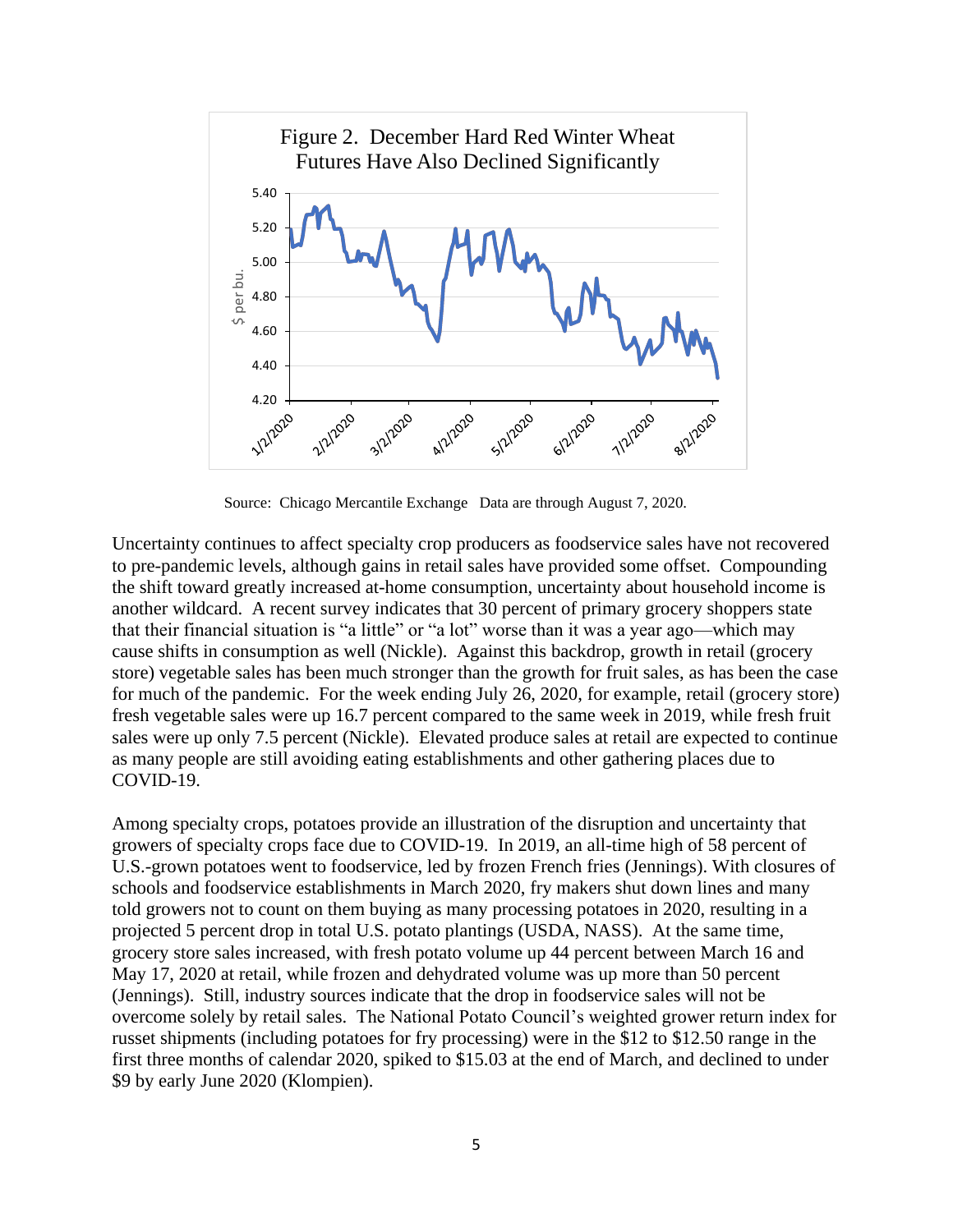The livestock sector also continues to experience COVID-19 disruptions. Meat (beef and hog) production began to decline in early April, and by mid-May, was 40 percent below 2019 levels. Even as processing plants reopened, modified operations and revised processes (to accommodate the shift from restaurant to grocery store purchases) put constraints on production. Further, from April to June, more than 80 beef and pork packing plants reported confirmed cases of COVID-19 and at some plants, COVID-19 affected as many as 30 percent to 70 percent of the workforce. Almost half of the plants with outbreaks between April and June closed for some time (Cowley). Based on reduced capacity at meatpacking plants, the cumulative oversupply associated with disruptions in the supply chain may have been about 500,000 head of cattle and about 3 million hogs through the end of June (Cowley).

Such supply chain issues have resulted in higher retail prices—but weaker farm-level prices for some commodities. For example, Bureau of Labor Statistics data indicate that retail beef prices increased 11 percent from April to May, the largest monthly increase on record, although they have since declined over the summer (BLS; St. Louis Federal Reserve Bank). In contrast, December live cattle futures and December lean hog futures prices continued to decline—and still remain weak (Figures 3 and 4). Between the week of January 13-17, 2020 and July 27-31, 2020, the December lean hog futures contract average price fell by 26 percent. Between the week of January 13-17, 2020 and July 27-31, the December live cattle futures contract average price fell by 10 percent.



Source: Chicago Mercantile Exchange. Data are through August 7, 2020.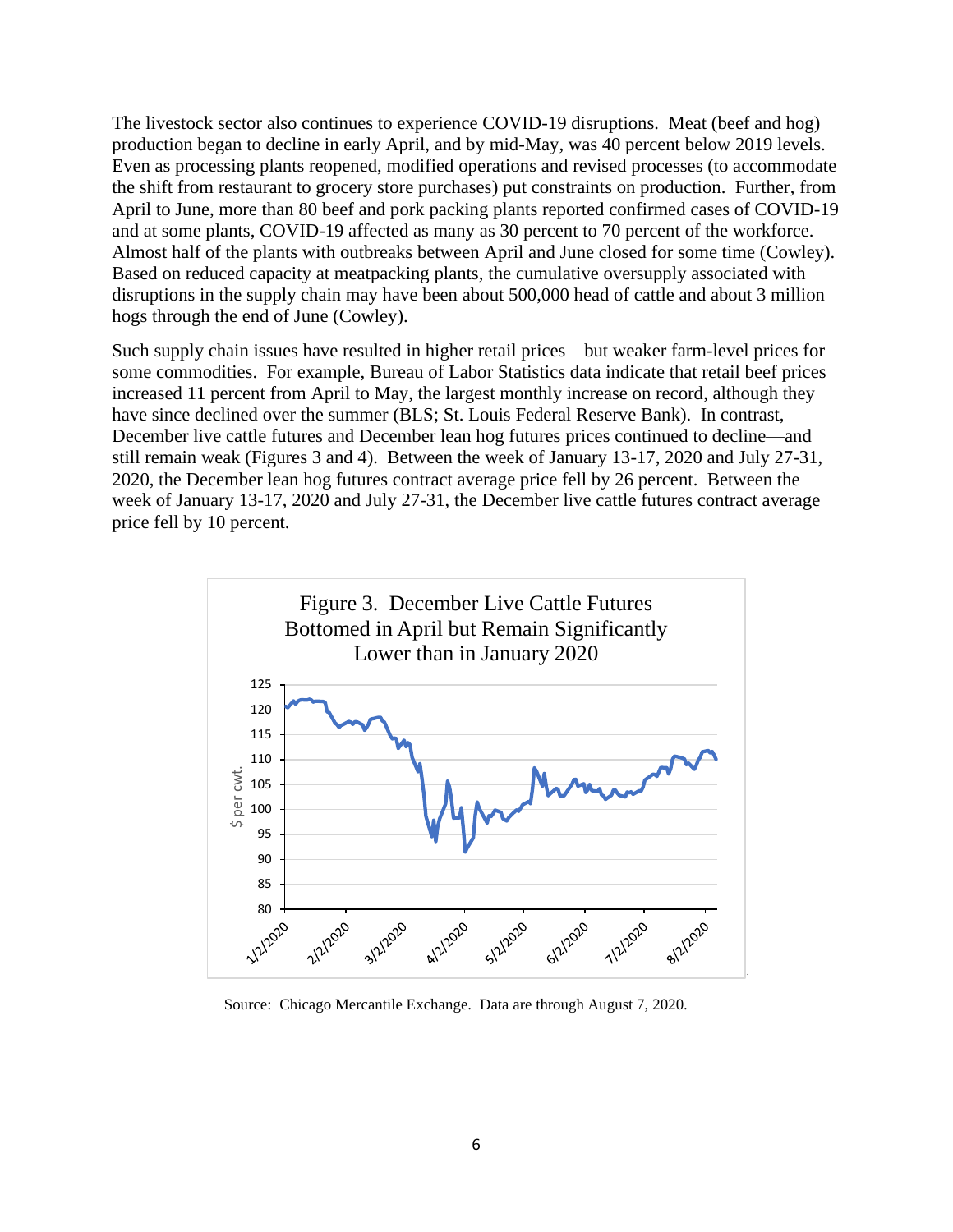

Source: Chicago Mercantile Exchange. Data are through August 7, 2020.

Similarly, dairies are suffering from COVID-19 disruptions. Schools and restaurants—which are among the main purchasers of milk and milk products—suddenly closed and many openings appear uncertain as to the timing. Steep declines in restaurant traffic have affected the demand for processed cheese, butter, cream, sour cream, ice cream, and other dairy products. Between mid-January and late-July an estimated all-milk price (based on 60 percent of the Class III futures price and 40 percent of the Class IV futures price) fell by 12 percent.

The Secretary of Agriculture has determined that producers will be provided financial assistance under the CCC Charter Act<sup>2</sup> (15 USC 714c), netting to \$13.21 billion (after payment limitations), to help farmers and ranchers address market disruptions and oversupply which have affected transportation, storage, and other distribution costs. These disruptions are out of the ordinary range of predictable events for which producers are normally prepared. Producers of affected commodities have been—and will continue to—experience great uncertainty as they market commodities in this environment.

CFAP 2 provides farmers and ranchers with financial assistance during the continuing COVID-19 pandemic. This assistance helps reduce the impacts of prolonged financial hardships in an environment of significant market uncertainty—uncertainty both in terms of the persistence of

<sup>&</sup>lt;sup>2</sup> The CCC Charter Act, Section 5 gives the Secretary authority to, among other things: support the prices of agricultural commodities; make available materials and facilities required to produce and market agricultural commodities; assist in the disposition of surplus commodities; increase the domestic consumption of agricultural commodities by expanding or aiding in the expansion of domestic markets or by developing or aiding in the development of new and additional markets, marketing facilities, and uses for such commodities; and export or cause to be exported, or aid the development of foreign markets for, agricultural commodities.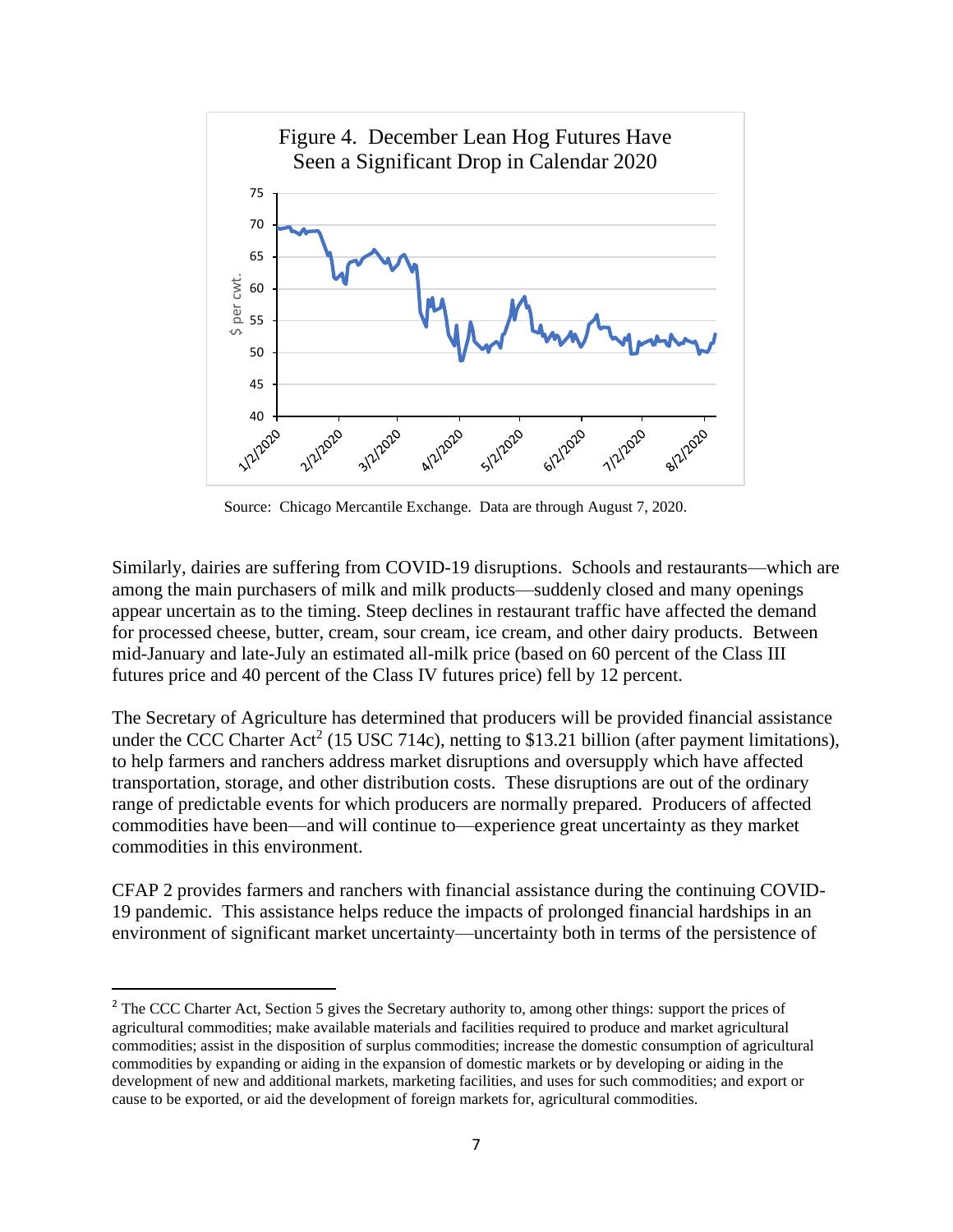the virus and the ability of markets to quickly recover and return to stable demand levels with smoothly-functioning distribution systems.

### **Implementation**

The Farm Service Agency (FSA) will take applications and issue CFAP 2 payments to farmers and ranchers for price-trigger commodities (including corn, soybeans, wheat, dairy, beef cattle, hogs and pigs, broilers, eggs, and lambs and sheep), flat-rate crops, and specialty commodities (including fruits, vegetables, nuts, dry edible beans, lentils, dry edible peas, chickpeas, aquaculture, and other livestock and livestock products). Farmers and ranchers will self-certify their claims.

The total payment that a person or legal entity may receive directly or indirectly through attribution of payments is \$250,000. (Note that this payment limitation is separate from the CFAP 1 payment limitation.) Payments made to a joint venture or a general partnership are limited to the aggregated amount of payments that each individual or legal entity member of the joint venture or general partnership may otherwise receive. Consistent with CFAP 1, the total amount of CFAP 2 payments made to a legal entity, such as to a corporation, limited liability corporation, limited partnership, trust, or estate is \$250,000 except:

- The entity may receive \$500,000 if two different members of the legal entity each provide at least 400 hours of active personal labor or active personal management or combination thereof with respect to the production of 2020 commodities.
- The entity may receive \$750,000 if three different members of the legal entity each provide at least 400 hours of active personal labor or active personal management or combination thereof with respect to the production of 2020 commodities.

These provisions are separate from other payment limitations established by the 2018 Farm Bill. Further, USDA has determined that CFAP 1 and CFAP 2 are separate programs and that two separate payment limits are in effect due to the unprecedented and costly disruptions for agricultural producers associated with COVID-19. USDA's first CFAP program, whose rule was published on May 21, 2020, was designed to address disruptions that had occurred by April 15, 2020. As time passed, COVID-related impacts continue to cause unexpected changes and are forcing producers to develop or expand alternative markets and raising transportation, storage, and other distribution costs. This disruption is out of the ordinary range of unpredictable events for which producers are normally prepared. Producers of affected commodities are experiencing higher costs as they make management decisions on their operations and continue to market commodities in this environment. These payments will help producers adjust to disrupted markets, manage surplus commodities, and expand and develop new markets.

USDA's experience with the first CFAP program reveals that payment limitations have affected approximately 1 percent of CFAP 1 applications (6,000 unique applications divided by slightly more than 600,000 applications). These payment limitations (averaging across all eligible commodities) reflect 23 percent of payments that could have been made without payment limitations in place. (Said differently, payments were 77 percent of what they otherwise would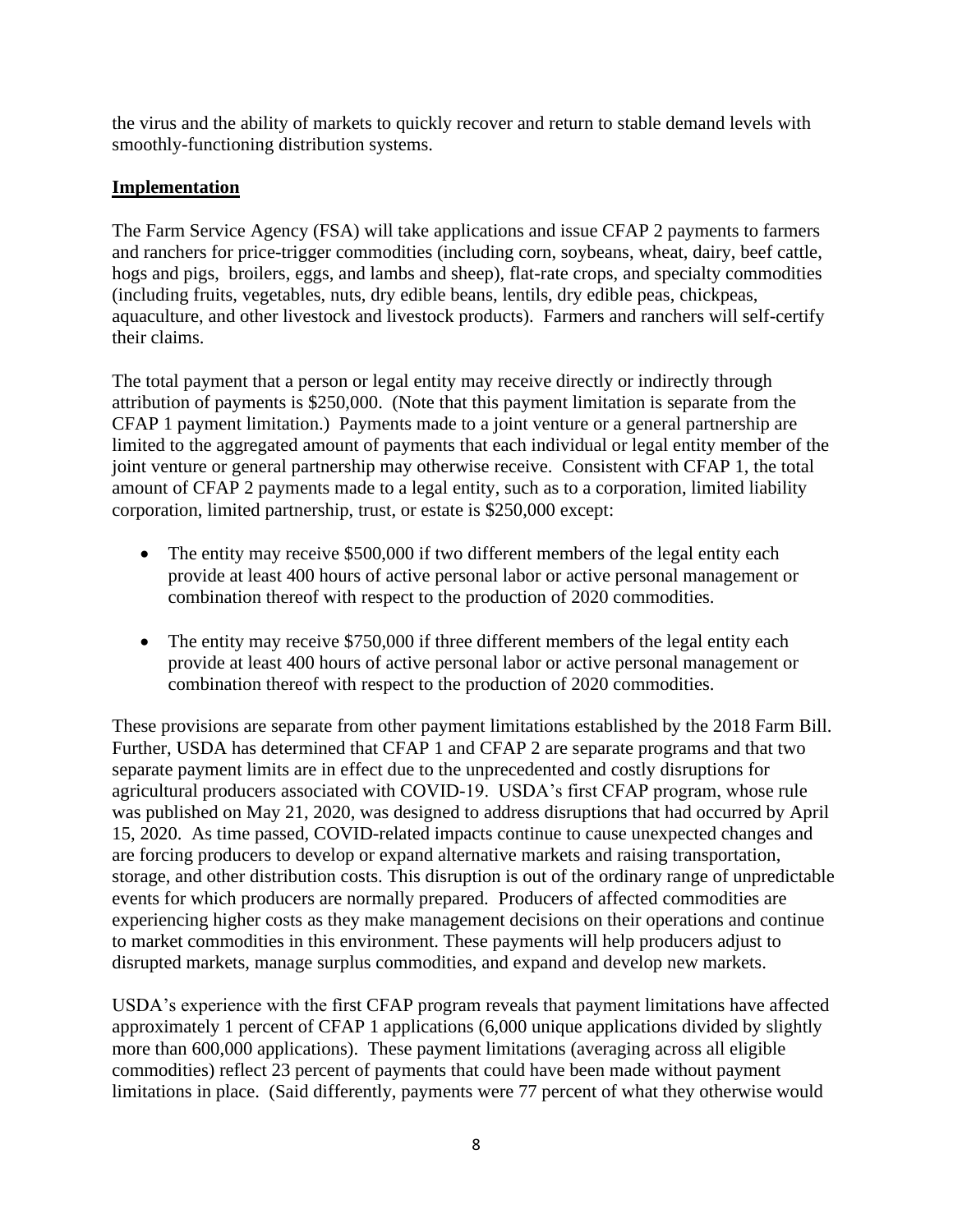have been if no payment limit was in place.) As an example, if an individual producer had a "calculated" payment of \$600,000, his or her actual payment would be \$250,000 and the \$350,000 (\$600,000 minus \$250,000) would be what that producer "leaves on the table" due to the impact of the payment limitation.

Dairy and livestock operations have not historically been organized to minimize the impact of payment limitations. Of those commodities affected by CFAP 1 payment limits, dairy accounted for 38 percent of the payments that were reduced (about \$1.15 billion), livestock (largely cattle and hogs) accounted for 36 percent of reduced payments (about \$1.10 billion), specialty crops accounted for 25 percent (\$0.77 billion), and non-specialty crops accounted for 1 percent (less than \$20 million) (see Figure 5). Total CFAP 1 payment limitations saved the government \$3.04 billion.



Source: FSA administrative data.

A separate \$250,000 payment limit for CFAP 2 assists numerous livestock, dairy, and specialty crop operations that would otherwise not receive ANY additional payments under CFAP2 if the combined payment limit for CFAP 1 and CFAP 2 were limited to \$250,000. These producers have been—and are continuing to be—affected by the additional burdens and marketing costs imposed by COVID-19 and need assistance. In some of these specialty crop industries, a lack of assistance to these large growers could have significant ramifications for growers' financial viability with resulting impacts on supply chains, prices, and product availability to consumers.

In addition, statements by members of Congress in letters to USDA and in the press make it clear that they intended for USDA to use \$23.5 billion to ensure producers can adjust, even if the payments came in tranches. They expect USDA to provide a level of support that is responsive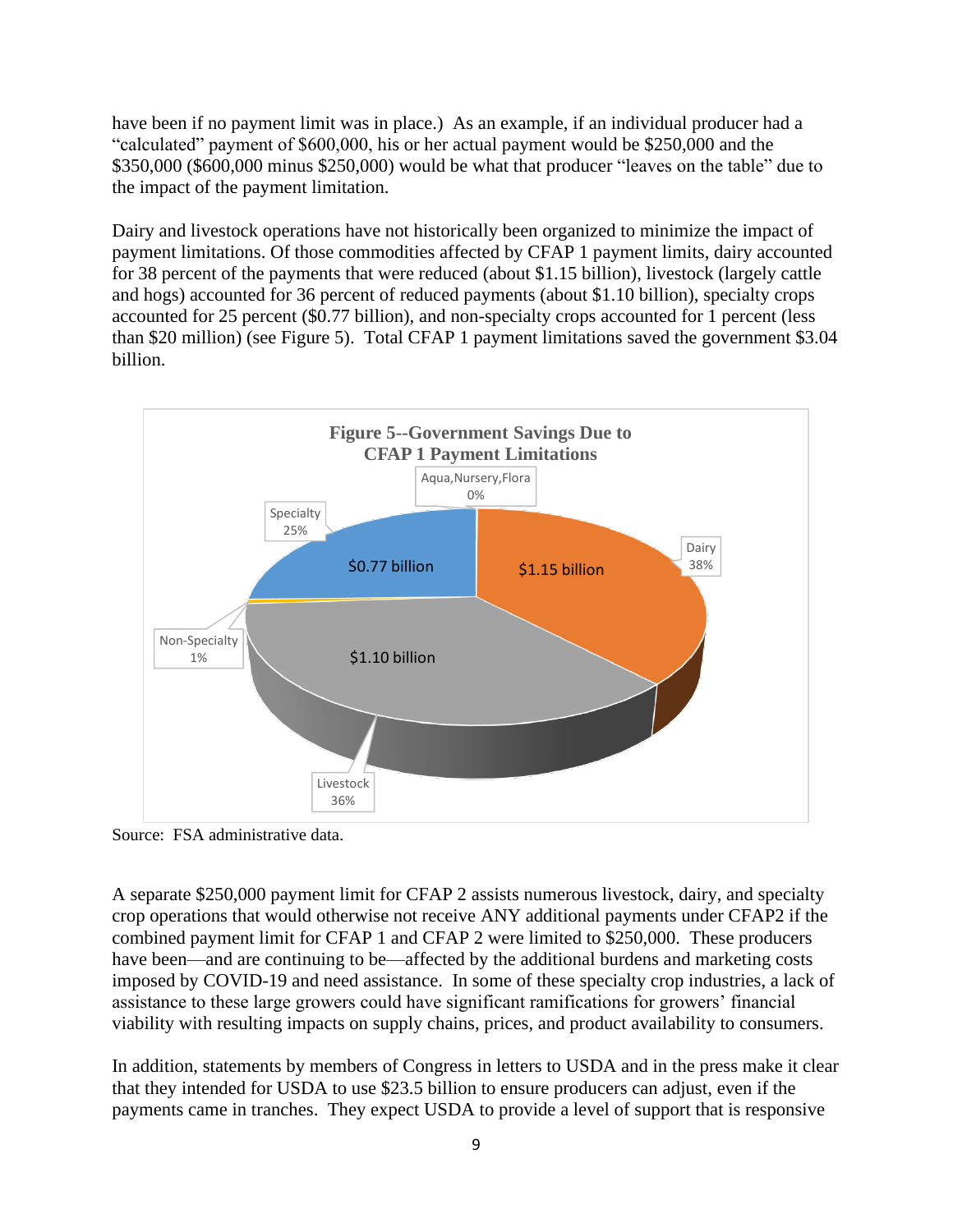and in proportion to production, risk and losses (see, for example, Representative Panetta and others; Senator Moran and others).<sup>3</sup> In the CARES Act, Congress could have—but did not include any language to direct a single payment limit over all tranches of COVID-19 relief. In fact, USDA received a letter from 126 Members of Congress requesting that there be no payment limit for COVID-19 assistance.

Regarding Adjusted Gross Income (AGI), a person or legal entity is ineligible for CFAP 2 payments if the person's or legal entity's (including the legal entity's members) AGI, using the average AGI for the 2016, 2017, and 2018 tax years, is more than \$900,000 unless at least 75 percent of the person's or legal entity's average AGI is derived from farming, ranching, or forestry-related activities. If at least 75 percent of the person's or legal entity's average AGI is derived from farming, ranching, or forestry-related activities, the person or legal entity is subject to the payment limits discussed above.

The regulations in 7 CFR part 1400 Subpart E apply to the eligibility of foreign persons applying for CFAP 2. The regulations state that a [lawful alien](https://gcc02.safelinks.protection.outlook.com/?url=https%3A%2F%2Fwww.law.cornell.edu%2Fdefinitions%2Findex.php%3Fwidth%3D840%26height%3D800%26iframe%3Dtrue%26def_id%3Dcfb7c7aee4f8102b488fe7f47345c20c%26term_occur%3D999%26term_src%3DTitle%3A7%3ASubtitle%3AB%3AChapter%3AXIV%3ASubchapter%3AA%3APart%3A1400%3ASubpart%3AE%3A1400.401&data=02%7C01%7C%7C6344020f2485464bd87008d7e5e91a43%7Ced5b36e701ee4ebc867ee03cfa0d4697%7C0%7C0%7C637230661636080743&sdata=Or%2Bt34EF%2FoeulT5uay5mkfiwPQVDxoNRhtNl5shhDOo%3D&reserved=0)<sup>4</sup> may receive a [payment,](https://gcc02.safelinks.protection.outlook.com/?url=https%3A%2F%2Fwww.law.cornell.edu%2Fdefinitions%2Findex.php%3Fwidth%3D840%26height%3D800%26iframe%3Dtrue%26def_id%3D238ec8933249514b6619a5517ae74daf%26term_occur%3D999%26term_src%3DTitle%3A7%3ASubtitle%3AB%3AChapter%3AXIV%3ASubchapter%3AA%3APart%3A1400%3ASubpart%3AE%3A1400.401&data=02%7C01%7C%7C6344020f2485464bd87008d7e5e91a43%7Ced5b36e701ee4ebc867ee03cfa0d4697%7C0%7C0%7C637230661636080743&sdata=JXFJ4vwOyMuUX0wXZ5Ds%2FpocWLnaIbhbLvgHi87U0AQ%3D&reserved=0) loan, and benefit if that person is in lawful possession, through a lease or otherwise, of a farm.

### **Economic Impacts**

For price-trigger commodities, CFAP 2 payments to individual farmers and ranchers depend on price changes that occurred between mid-January and late-July, 2020; inventory levels for livestock, Q2-Q4 dairy production, or 2020 crop marketings; and an 80 percent payment factor. For certain livestock, dairy, fruits, vegetables, and nuts, the CFAP 2 payment rate is adjusted to account for CFAP 1 payments. Flat-rate commodities are paid a fixed \$15 per acre regardless of the crop. For specialty commodities (including tobacco), payments are based on a percentage of 2019 sales. The following sections are organized by the three payment categories noted in the Executive Summary.

 $3$  Congress regularly mandates separate payment limits for safety-net programs. Under the 2018 Farm Bill, Congress provided separate payment limits for peanut base acres under the Agriculture Risk Coverage and Price Loss Coverage (ARC/PLC) programs. The 2018 Farm Bill created two separate payment limits for the Noninsured Crop Disaster Assistance Program (NAP): 1) \$125,000 for basic coverage and 2) \$300,000 for buy-up coverage. The Dairy Margin Coverage (DMC) program has no payment limits, and producers do not face limits regarding loan deficiency payments or marketing loan gains.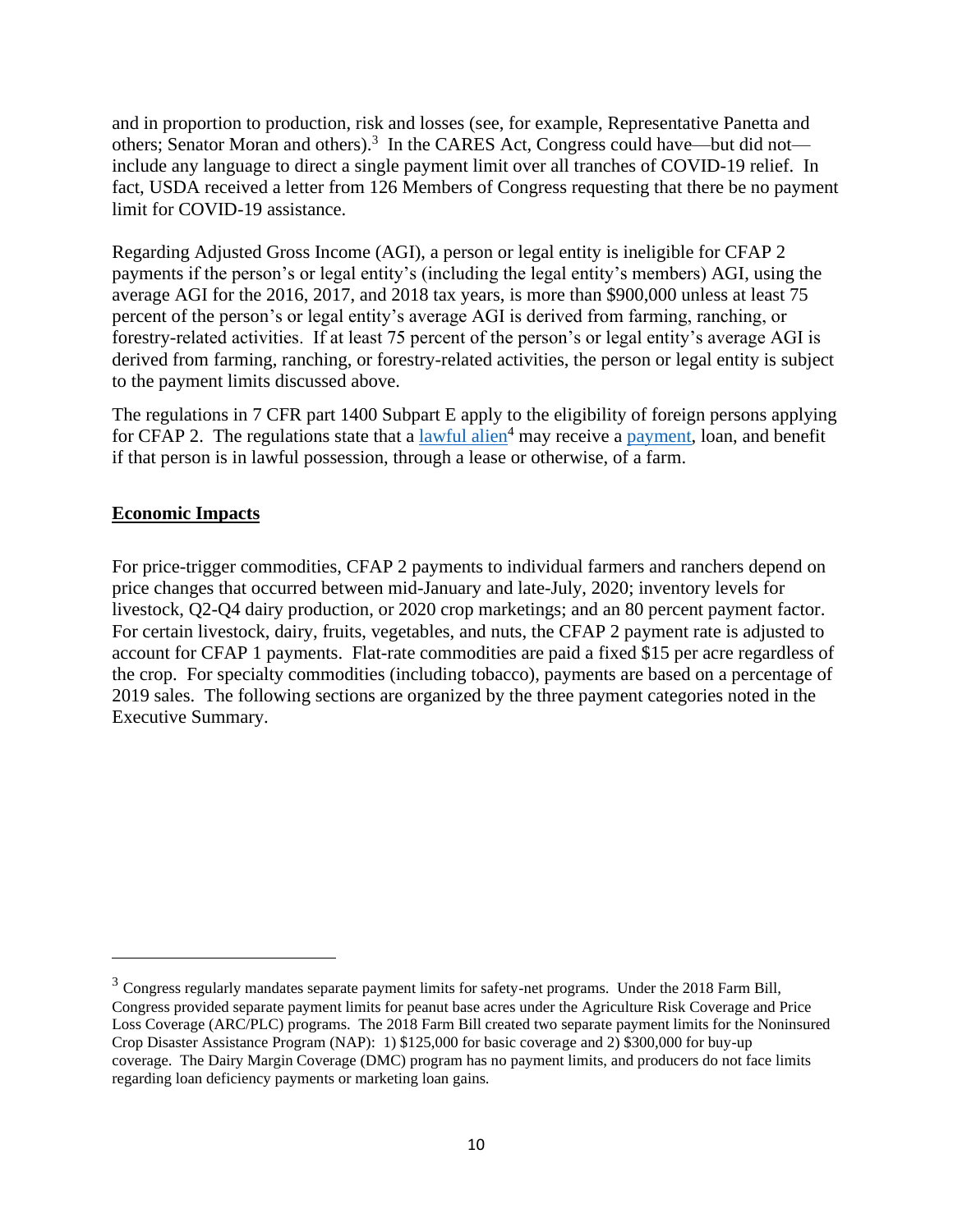### *Price-Trigger Commodities*

### *Crops*

CFAP 1 payments have been made for unsold 2019 non-specialty crop inventory as of January 2020. CFAP 2 payments in this category are targeted to marketings of 2020 commodities for which data are readily available. These crops are eligible for CFAP 2 payments if a 5-percentor-greater price decline was realized in a comparison of the average price for the week of January 13-17, 2020 and the average price for the week of July 27-31, 2020 (refer back to Table 1). Depending on the yield for a specific location, the producer's payment may calculate to less than \$15 per acre. In such cases, the payment is raised to \$15 per acre, which is the payment for the flat-rate category discussed below.<sup>5</sup>

If this price-decline trigger is met, the payment rate (column B in Table 2) is calculated by multiplying the mid-January to late-July price decline (column A) by an 80 percent coverage factor. Estimated 2020-crop marketings (expressed as a percent) through Q4 of calendar 2020 (Column D) are then applied to 2020 production data (column C) to arrive at the quantity of estimated marketings through the end of calendar 2020 (column E).

 $<sup>5</sup>$  Given NASS yield data for 2019, there are few crop reporting districts in the U.S. with yields for price-trigger</sup> crops that would generate a lower rate than the \$15-per-acre flat rate. For example, only one crop reporting district (an aggregation of several counties) in the U.S. has a winter wheat yield less than the 28 bushels per acre at which the producer will be indifferent between the two rates. For soybeans, 0.3 percent of acreage at the crop reporting district level has a yield less than the 26 bushels per acre at which the producer will be indifferent between the two rates. While there will be individual farmers with yields low enough that the flat rate provides higher payments per acre, the 2019 NASS yield data does not suggest extensive systemic situations where this would be the case.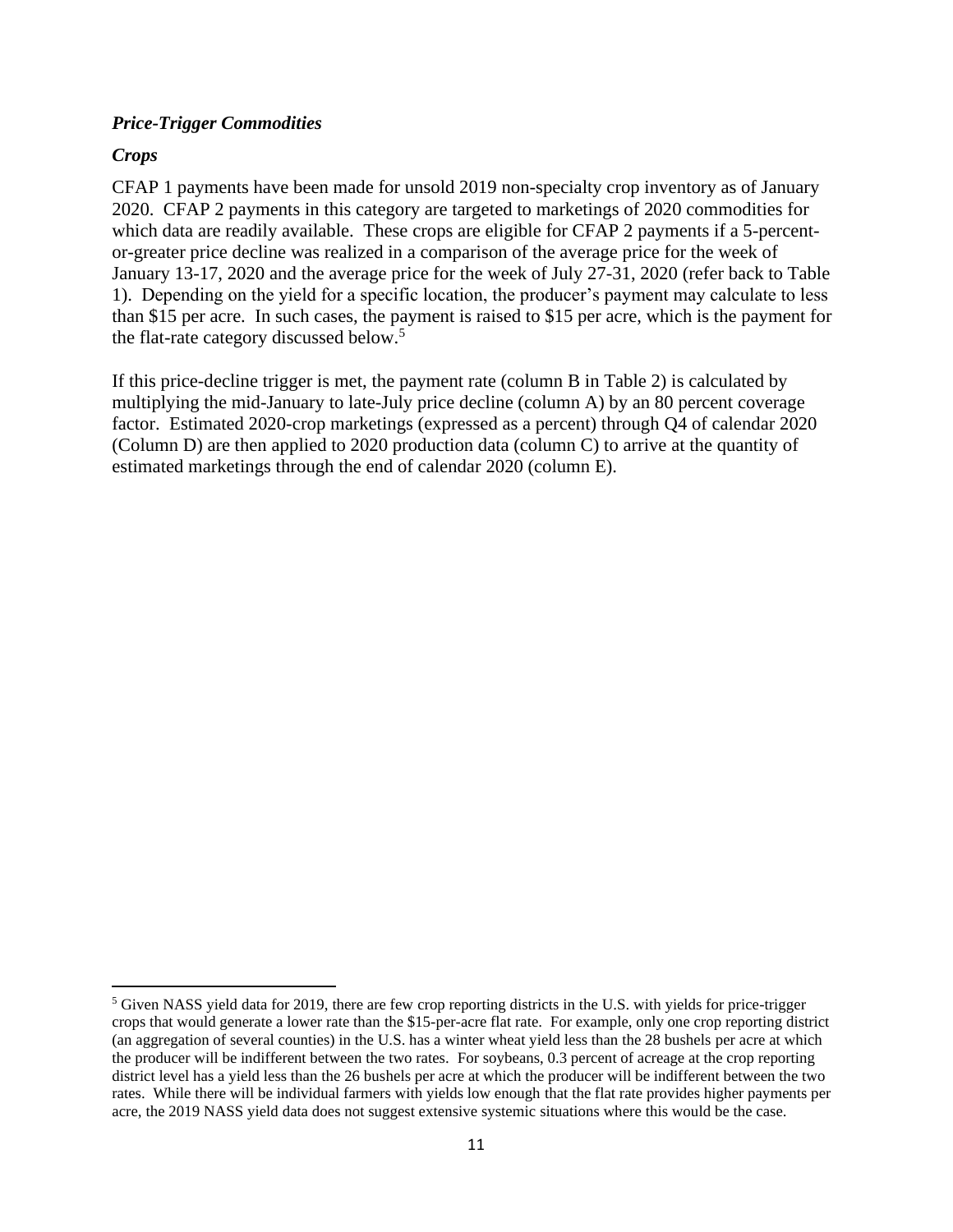Table 2. Estimated CFAP 2 Payments for Price-Trigger Crops (not including payment limitations)

|                                        |                | Mid-Jan<br>to late-<br>July<br>Price<br>Delta<br>(Decline)<br>(Table 1) | Payment<br>Rate (80%<br>of Mid-Jan<br>to late-July<br>price<br>decline) | 100% of 2020<br>Forecasted<br>Production <sup>a</sup> | Share of New<br>$(2020-Crop)$<br>Marketings<br>Expected<br>through<br>December | Estimated<br>Marketings | CFAP <sub>2</sub><br>Estimated<br>Payments |
|----------------------------------------|----------------|-------------------------------------------------------------------------|-------------------------------------------------------------------------|-------------------------------------------------------|--------------------------------------------------------------------------------|-------------------------|--------------------------------------------|
| Column<br>designation<br>$\Rightarrow$ | Unit<br>S      | $\mathbf{A}$                                                            | $\bf{B}$                                                                | $\mathsf{C}$                                          | D                                                                              | E                       | $\mathbf F$                                |
|                                        |                | \$/unit                                                                 | $\frac{\text{S}}{\text{unit}}$                                          | 1,000 units                                           | Percent                                                                        | 1,000 units             | \$1,000                                    |
| Corn                                   | bu             | \$0.73                                                                  | \$0.58                                                                  | 15,278,000                                            | 40%                                                                            | 6,111,200               | 3,544,496                                  |
| Soybean                                | bu             | \$0.72                                                                  | \$0.58                                                                  | 4,425,000                                             | 54%                                                                            | 2,389,500               | 1,385,910                                  |
| Wheat (all<br>classes)                 | bu             | \$0.68                                                                  | \$0.54                                                                  | 1,838,000                                             | 73%                                                                            | 1,341,740               | 724,540                                    |
| Cotton.<br>Upland                      | 1 <sub>b</sub> | \$0.10                                                                  | \$0.08                                                                  | 8,412,000                                             | 46%                                                                            | 3,869,520               | 309,562                                    |
| Barley                                 | bu             | \$0.67                                                                  | \$0.54                                                                  | 176,000                                               | 63%                                                                            | 110,880                 | 59,875                                     |
| Sorghum                                | bu             | \$0.70                                                                  | \$0.56                                                                  | 371,000                                               | 55%                                                                            | 204,050                 | 114,268                                    |
| <b>Sunflowers</b>                      | 1 <sub>b</sub> | \$0.02                                                                  | \$0.02                                                                  | 2,416,000                                             | 44%                                                                            | 1,063,040               | 21,261                                     |
| <b>Total</b>                           |                |                                                                         |                                                                         |                                                       |                                                                                |                         | \$6,159,911                                |

<sup>a</sup> The 2020 production forecast is from the August 2020 USDA *World Agricultural Supply and Demand Estimates (WASDE).*

This estimated quantity (column E) is multiplied by the per-crop payment rate (column B) to arrive at estimated payments of \$6.16 billion (column F). The total amount after payment limits, using the payment limit reductions associated with CFAP 1 actual payments, indicate \$5.73 billion in CFAP 2 payments to non-specialty crop producers.

### *Dairy*

The average futures price delta (decline) for milk from mid-January (column A in Table 3) to late-July (column B in Table 3) is calculated as \$2.13 per cwt (column C)—a change of about 12 percent. With an 80 percent factor applied to the price delta, the CFAP 2 payment rate unadjusted for CCC-funded CFAP 1 payments—is \$1.70-per-cwt (column D). Milk production for Q2-Q4 of 2020 is projected at 1.656 billion cwt (column E), resulting in the estimated unadjusted gross payments of \$2.82 billion in column F (multiplying the unadjusted payment rate in column D by projected production in column E).

Subtracting CCC-funded CFAP 1 total payments as estimated in the CFAP 1 Cost-Benefit Analysis from column F, and then dividing by estimated Q2-Q4 milk production (column E), produces an adjusted payment rate of \$1.20 per cwt (column H). Gross estimated payments, when accounting for CCC-funded CFAP 1 payments and rounding the \$1.20 per cwt payment rate to the nearest cent, are equal to \$1.99 billion (column G). After taking into account the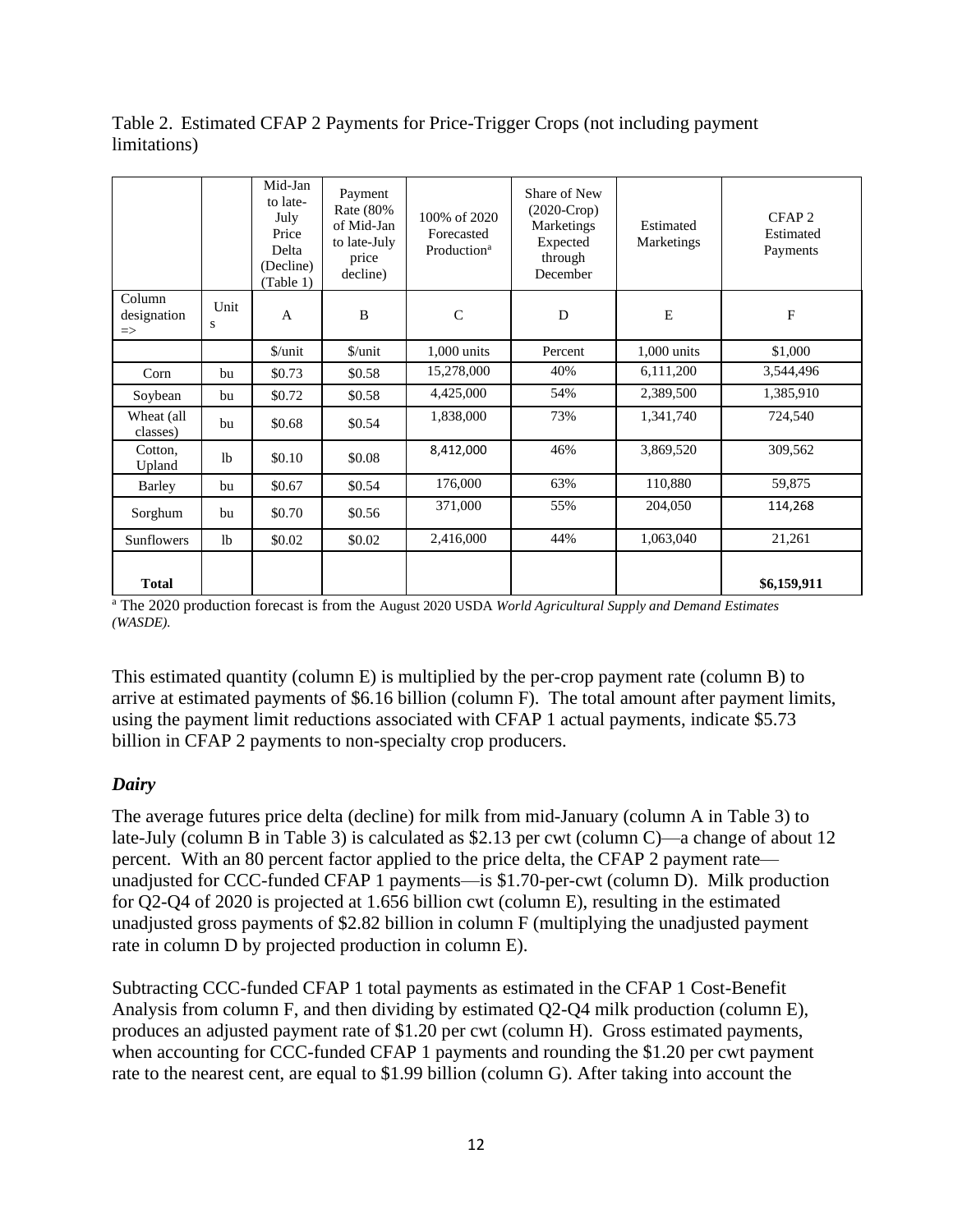impact of payment limitations (based on CFAP 1 data), net payments are estimated at \$1.34 billion.

|                       | Average<br>Price,<br>Jan 13-<br>Jan $17a$<br>$(\frac{\text{S}}{\text{Cwt}})$ | Average<br>Price,<br>July 27-<br>31 <sup>a</sup><br>$($/xt)$ | Price<br>Delta<br>$(A-B)$ | Payment<br>Rate at<br>80%,<br>Unadjusted<br>for<br>CFAP <sub>1</sub><br><b>CCC</b><br>Payments<br>$(80\% * C)$<br>(S/cwt) | Estimated<br>$Q2-Q4$<br>Milk<br>Production<br>(million)<br>cwt)<br>(August<br>2020<br>$WASDE$ <sup>b</sup> | Gross<br>Estimated<br><b>Outlays</b><br>Unadjusted<br>for<br>CFAP <sub>1</sub><br><b>CCC</b><br>Payments<br>$(D*E)$<br>$($$ mil) | Gross<br>Estimated<br>Outlays<br>Adjusted<br>for<br>CFAP <sub>1</sub><br>CCC and<br>payment<br>$(E*H)$<br>$($$ mil) | Payment<br>Rate<br>Adjusted<br>for<br>CFAP <sub>1</sub><br><b>CCC</b><br>Payments<br>$(\frac{\mathcal{S}}{\mathcal{C}} wt$ |
|-----------------------|------------------------------------------------------------------------------|--------------------------------------------------------------|---------------------------|---------------------------------------------------------------------------------------------------------------------------|------------------------------------------------------------------------------------------------------------|----------------------------------------------------------------------------------------------------------------------------------|---------------------------------------------------------------------------------------------------------------------|----------------------------------------------------------------------------------------------------------------------------|
| Column<br>designation | A                                                                            | B                                                            | C                         | D                                                                                                                         | E                                                                                                          | F                                                                                                                                | G                                                                                                                   | H                                                                                                                          |
|                       | \$17.73                                                                      | \$15.60                                                      | \$2.13                    | \$1.70                                                                                                                    | 1,656                                                                                                      | \$2,815                                                                                                                          | \$1,987                                                                                                             | \$1.20                                                                                                                     |

Table 3. Estimated CFAP 2 Payments for Dairy (not including payment limitations)

<sup>a</sup> Calculated as the average of Class III (60% weight) and Class IV (40% weight) futures prices. While the all-milk price by construction will always be above the Class III and Class IV prices, the all-milk price generally follows the trend of the weighted average of 60% of the Class III price and 40% of the Class IV price.

b The Quarter 2 estimate and Quarters 3-4 projections of milk production are from the August 2020 USDA *WASDE.*

The CCC payment will help offset additional costs incurred by dairy producers as they manage unexpected surpluses and additional marketing costs caused by the disruption to normal marketing channels due to COVID-19. Producers will certify April 1 to August 31, 2020 milk production, and their September 1 to December 31, 2020 milk production will be estimated. This per-producer amount will be multiplied by the \$1.20-per-cwt payment rate to obtain a producer's payment.

### *Beef Cattle*

Beef cattle (excluding breeding stock) are eligible for CFAP 2 payments given that the average mid-January to late-July live cattle December futures price declined by \$12.10 per cwt., or 9.9 percent. Also, feeder cattle November futures declined 8.2 percent (\$12.77 per cwt) during the same time period. Column A and column B show the prices for feeder and fed cattle based on the futures contracts in mid-January and late-July, respectively. Subtracting column B from column A gives the price deltas for this period (column C). An 80 percent factor applied to the price deltas multiplied by estimated cattle marketings for Q2-Q4 (column D) gives the contribution of each cattle types to gross outlays unadjusted for CCC-funded CFAP 1 payments, which totals \$4.50 billion (column E). Dividing unadjusted gross outlays by marketable beef inventory (column F) gives \$88 per head (column G).

After adjusting for CCC-funded CFAP 1 payments of \$33 per head, the payment rate is \$55 per head (column I). Multiplying the adjusted payment rate (column I) by marketable beef inventory (column F) gives the outlays accounting for CCC-funded CFAP 1 payments and is equal to \$2.82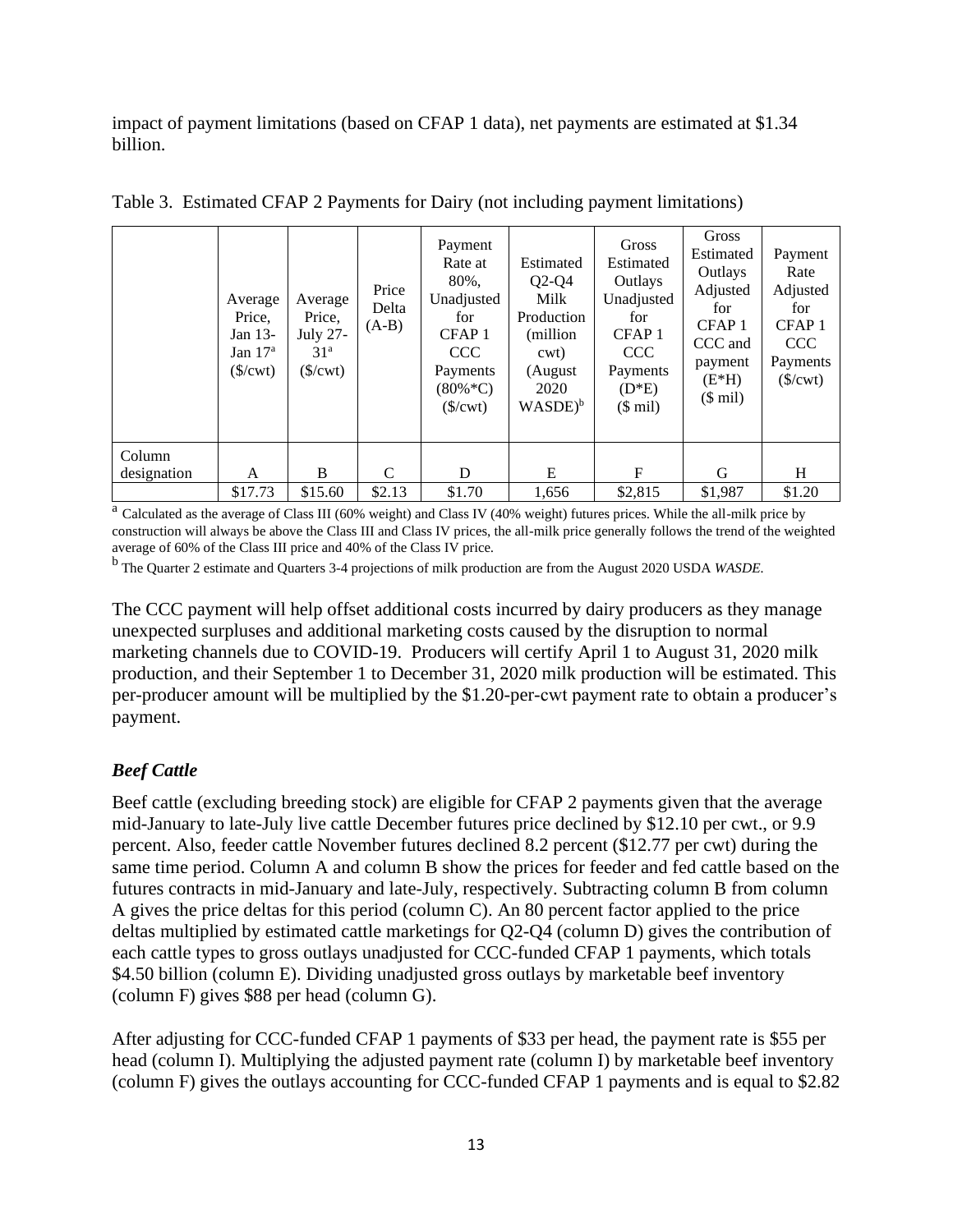billion (column H). Using payment limitation factors derived from CFAP 1 data, net payments are estimated at \$2.52 billion.

|                                            | Jan. 13 -<br>17:<br>Price<br>$(\frac{\pi}{6})$ | Jul. 27 -<br>31: Price<br>(\$/head) | Price<br>Delta<br>$(A-B)$ | Marketings<br>Estimate for<br>$Q2-Q4$<br>(mil head) | Contribution<br>to Gross<br>Outlays,<br>Unadjusted<br>for CFAP 1<br><b>CCC</b><br>$(80\% * C * D)$<br>$(mil \$ | Total<br>Marketable<br>Inventory<br>(mil head) <sup>a</sup> | Unadjusted<br>Payment<br>Rate<br>(E/F)<br>(\$/head) | <b>Gross</b><br>Outlays,<br>Adjusted<br>for<br>CFAP <sub>1</sub><br><b>CCC</b><br>$(F^*I)$<br>$(mil \$ | Adjusted<br>Payment<br>Rate<br>$(G-$33)$<br>$(\$/head)^b$ |
|--------------------------------------------|------------------------------------------------|-------------------------------------|---------------------------|-----------------------------------------------------|----------------------------------------------------------------------------------------------------------------|-------------------------------------------------------------|-----------------------------------------------------|--------------------------------------------------------------------------------------------------------|-----------------------------------------------------------|
| Column<br>Designation                      | A                                              | B                                   | $\mathsf{C}$              | D                                                   | E                                                                                                              | $\mathbf F$                                                 | G                                                   | H                                                                                                      | I                                                         |
| Fed Cattle c                               | \$1,706                                        | \$1,537                             | \$169                     | 20.0                                                | \$2,704                                                                                                        |                                                             |                                                     |                                                                                                        |                                                           |
| Feeder Cattle<br>(under 600 lbs) $d$       | \$861                                          | \$791                               | \$70                      | 9.1                                                 | \$510                                                                                                          |                                                             |                                                     |                                                                                                        |                                                           |
| <b>Feeder Cattle</b><br>(over 600 lbs) $e$ | \$1,174                                        | \$1,078                             | \$96                      | 16.8                                                | \$1,290                                                                                                        |                                                             |                                                     |                                                                                                        |                                                           |
| Total                                      |                                                |                                     |                           | 45.9                                                | \$4,504                                                                                                        | 51.3                                                        | \$88                                                | \$2,822                                                                                                | \$55                                                      |

Table 4. Estimated CFAP 2 Payments for Beef Cattle (not including payment limitations)

<sup>a</sup>The estimated marketable beef inventory is based on the July 2020 NASS *Cattle Inventory*. The estimate for marketable beef inventory includes, steers, heifers (beef replacement and other), and calves (not including an estimate for calves that will be milk heifer replacements). The estimate for calves that will become milk heifer replacements is equal to the number of milk replacement heifers greater than 500 pounds in the July 2020 NASS *Cattle Inventory*.

<sup>b</sup> \$33 per head is the CCC-funded CFAP 1 rate for cattle.

<sup>c</sup> Fed cattle usually weigh 14 hundredweight, so the fed cattle price per head is 14 multiplied by the live cattle December 2020 futures contract price (\$/cwt). Marketings for fed cattle are estimated from Q2-Q4 slaughter of heifers and steers in 2019.

 $d$  The under 600-pound category price per head is the feeder cattle November 2020 futures contract price (\$/cwt) multiplied by 5.5 hundredweight, the typical weight of a weaned calf. The marketings for the feeder cattle under 600 pound category are estimated using a combination of sales data from the 2017 Census of Agriculture and the weekly *National Feeder & Stocker Cattle Summary* reports for weeks in April 2019 through December 2019. <sup>e</sup> The feeder cattle over 600-pound category price per head is the feeder cattle November 2020 futures contract price multiplied by 7.5 hundredweight, the typical weight of feeder cattle when placed on feed. Marketings are estimated from cattle placed on feed over 600 pounds for Q2-Q4 of 2019, estimated from the *Cattle on Feed* reports then divided by 82%. The dividing by 82% is because *Cattle on Feed* only reports placements of cattle on feed for feedlots greater than 1,000 head capacity. At the end of 2019, 82% of cattle on feed were on feedlots with a capacity greater than 1,000 head.

In practice, payments for beef cattle will be based on a fixed number head, which is equal to the lower of the producer's maximum owned inventory of eligible beef cattle, excluding breeding stock, on a date selected by the producer from April 16, 2020, through August 31, 2020, or 4,546 head multiplied by the number of payment limitations for the producer, multiplied by the payment rate of \$55 per head.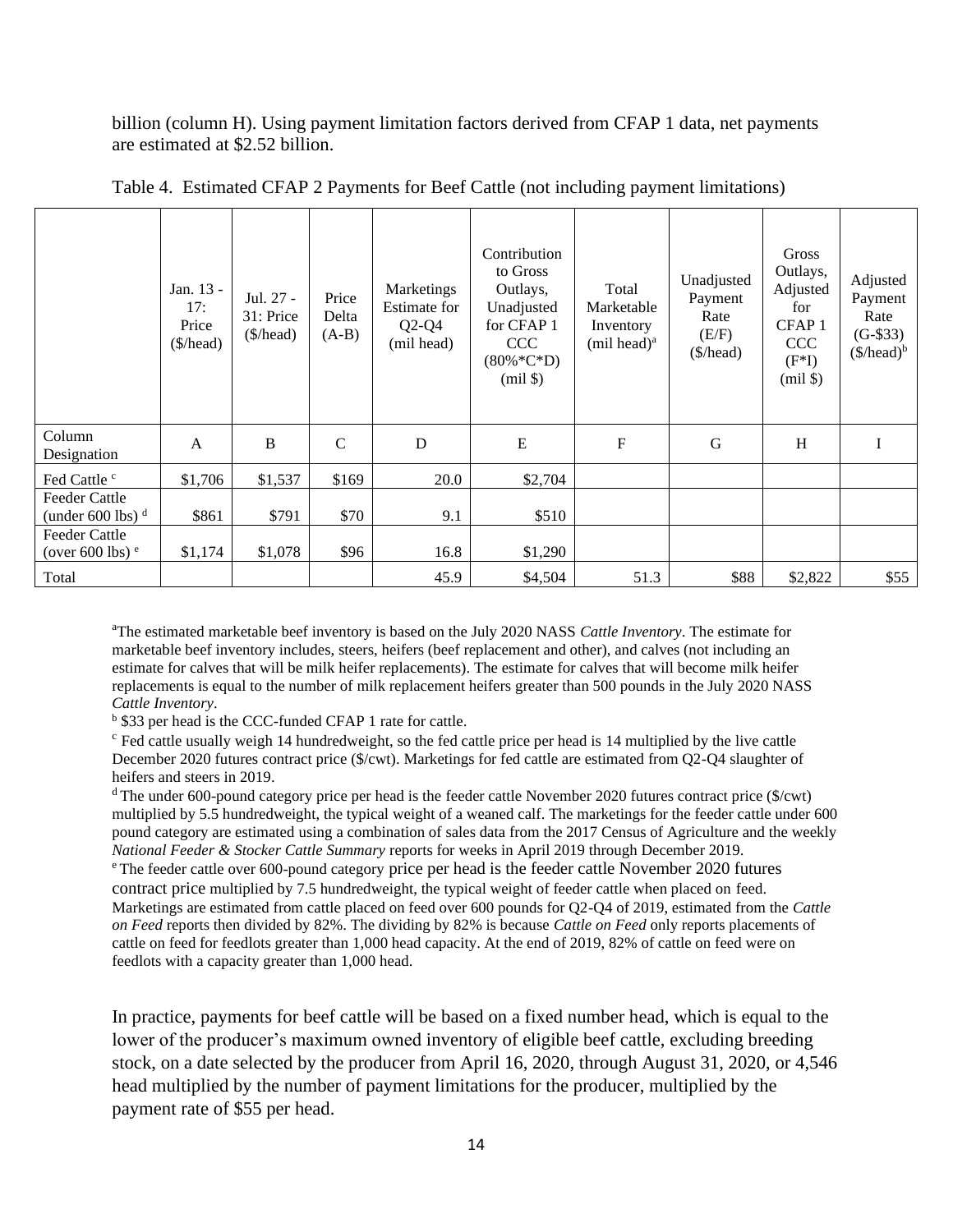# *Hogs and Pigs*

Hogs and pigs (excluding breeding stock) are eligible for CFAP 2 payments given that the average mid-January to late-July December lean hog futures price declined by \$39 per head. (column C of Table 5), or 26 percent. Gross outlays unadjusted for CCC-funded CFAP 1 payments are \$2.96 billion (column E), which is calculated as the price decline delta (column C) multiplied by 80 percent of the Q2-Q4 hogs projected to be slaughtered (column D).

|        | Jan. 13 -<br>17: Price | Jul. 27 -<br>31: Price | Price Delta  | Estimated<br>$Q2-Q4$<br>Slaughter<br>(mil head) | Contribution<br>to Gross<br>Outlays,<br>Unadjusted<br>for CFAP 1<br>CCC<br>$(80\% * C * D)$<br>$(mil \$ | Market<br>hog and<br>pig<br>Inventory<br>(mil head) | Unadjusted<br>Payment<br>Rate | Gross<br>Outlays,<br>Adjusted<br>for CFAP<br>1 CCC | Adjusted<br>Payment<br>Rate |
|--------|------------------------|------------------------|--------------|-------------------------------------------------|---------------------------------------------------------------------------------------------------------|-----------------------------------------------------|-------------------------------|----------------------------------------------------|-----------------------------|
|        | $($/head)^a$           | (\$/head)              | $(A-B)$      |                                                 |                                                                                                         |                                                     | (E/F)                         | $(F^*I)$                                           | $(G-$17)$                   |
|        |                        |                        |              |                                                 |                                                                                                         |                                                     | (\$/head)                     | $(mil \$                                           | (\$/head)                   |
| Column | A                      | B                      | $\mathsf{C}$ | D                                               | ${\bf E}$                                                                                               | $\mathbf{F}$                                        | G                             | H                                                  |                             |
|        | \$148                  | \$109                  | \$39         | 95                                              | \$2,964                                                                                                 | 73.3                                                | \$40                          | \$1,686                                            | \$23                        |

| Table 5. Estimated CFAP 2 Payments for Hogs and Pigs (not including payment limitations) |  |  |
|------------------------------------------------------------------------------------------|--|--|
|                                                                                          |  |  |

<sup>a</sup> Lean hog futures are converted to a per head basis using a 215 pound-per-head conversion factor.

The payment rate unadjusted for CFAP 1 CCC payments is \$40 per head (column G), which is column E divided by column F. Subtracting out the CCC-funded CFAP 1 rate of \$17 per head results in an adjusted CFAP 2 rate of \$23 per head (column I). Total expected gross CFAP 2 outlays, after adjusting for CCC-funded CFAP 1 payments, are \$1.69 billion (column H), which is column F multiplied by column I. Using payment limitation factors derived from CFAP 1 data, net payments are estimated at \$0.57 billion. The large difference between gross and net outlay estimates reflects the ineligibility of contract production along with payment limitations.

In practice, payments for hogs and pigs will be based on a fixed number of head, which is equal to the lower of the producer's maximum owned inventory of eligible hogs and pigs, excluding breeding stock, on a date selected by the producer from April 16, 2020, through August 31, 2020, or 10,870 head multiplied by the number of payment limitations for the producer, multiplied by a payment rate of \$23 per head.

### *Broilers*

Broilers are eligible for CFAP 2 payments given that the average mid-January to late-July price delta, as reported by USDA's Agricultural Marketing Service (AMS), is \$0.2607 per pound (column C of Table 6), or 29 percent. Applying an 80 percent factor to column C, and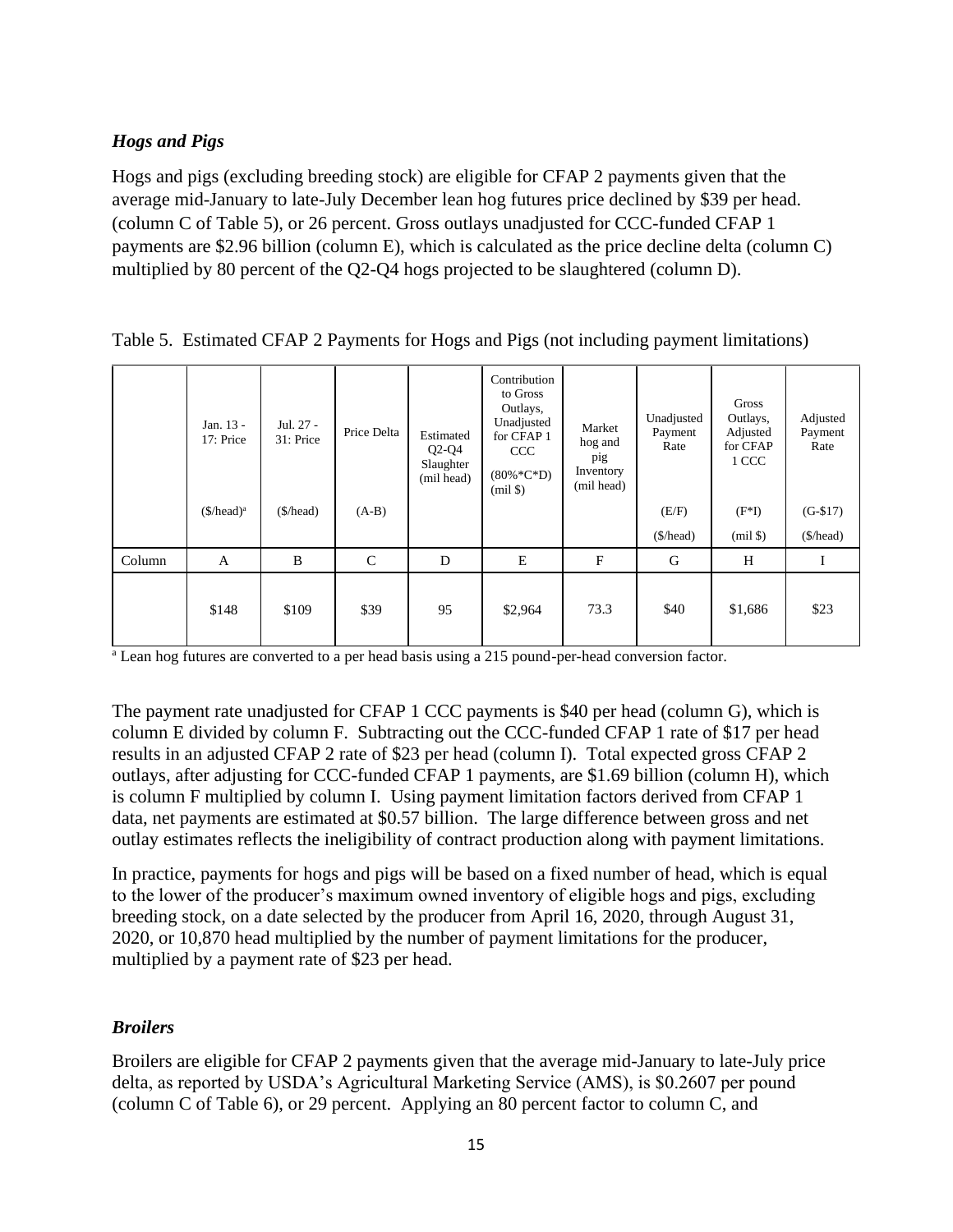converting to a per-bird basis, provides a payment rate of \$1.01 per bird (column D). Only independent growers are eligible given that contract growers do not share in the ownership risk of marketing the birds that they raise and hence are not eligible for a CCC-funded CFAP payment. According to 2017 Census of Agriculture data and NASS survey data on broiler production, 96 percent of broiler production was under production contracts in 2017. Therefore, we assume 4 percent of broiler production will be paid \$280 million in gross payments (column F), which is calculated as the payment rate (column D) multiplied by 4 percent of 75 percent of 2019 broiler slaughter, a proxy of 2020 non-integrator slaughter for Q2-Q4 (column E).

|        | Average           | Average         | Price   | Payment Rate for      | 75% of 2019 Non-        | <b>Gross Estimated</b> |
|--------|-------------------|-----------------|---------|-----------------------|-------------------------|------------------------|
|        | Price, Jan        | Price, July     | Delta   | <b>Broiler Owners</b> | Integrator              | Outlays                |
|        | $13$ -Jan $17$    | 27-31           | $(A-B)$ | $(80\% *4.86*C)^b$    | Production <sup>c</sup> | $(D*E)$                |
|        | $(\frac{f}{b})^a$ | $(S/\text{lb})$ | (S/lb)  | (\$/bird)             | (mil birds)             | $($$ mil)              |
| Column | A                 | B               |         |                       | E                       | F                      |
|        | \$.9096           | \$.6489         | \$.2607 | \$1.01                | 277                     | \$280                  |

Table 6. Estimated CFAP 2 Payments for Broilers (not including payment limitations)

<sup>a</sup> Prices are the National Composite Weighted Average from the AMS *Broiler Market News Report.* 

 $\overline{b}$  The price decline is converted from a per-pound basis to a per-bird basis, which uses the average live weight of young chickens from January 2020-June 2020 (as reported in the NASS July 2020 *Poultry Slaughter* report) and a dressed percentage of 76 percent from the AMS *Broiler Market News Report* to give a dressed weight of 4.86 pounds per bird.

 $c$  Non-integrator broiler production is calculated using the NASS *Poultry Slaughter* reported data for young chicken slaughter for 2019, then multiply by the 4 percent for the estimate of production outside of production contracts.

AGI considerations and payment limitations are expected to have a minimal impact on payments due to the typical size of these operations. In practice, producers will certify their 2019 production—broilers sent to slaughter in 2019—and be paid on 75 percent of that production.

### *Eggs*

Under CFAP 2, rates are established for table eggs (those eggs intended for food use). The end uses for table eggs (shell, liquid, dried, and frozen) cannot easily be changed. For instance, many egg processing operations are "in-line" operations. These systems move eggs on conveyor belts from the hen houses directly to the processing facility (FSIS, 2015). Therefore, a separate payment rate determination is made for each end use, as shown in Table 7.

All four uses are determined to be eligible for CFAP 2, based on a 5 percent price trigger. Column A and B show the prices for the different types in mid-January and late July, respectively. Liquid egg prices were not reported for the weeks of January  $17<sup>th</sup>$  and July  $31<sup>st</sup>$  in the AMS *Processed Eggs: Weekly National Egg Product* report; as a result, proprietary data for liquid eggs is used. While liquid eggs experienced a negative price change greater than 5 percent, no price data for liquid eggs is presented here because of the proprietary nature of the data. The other egg categories utilize price data from AMS. Column C shows the price deltas, calculated as column A minus column B.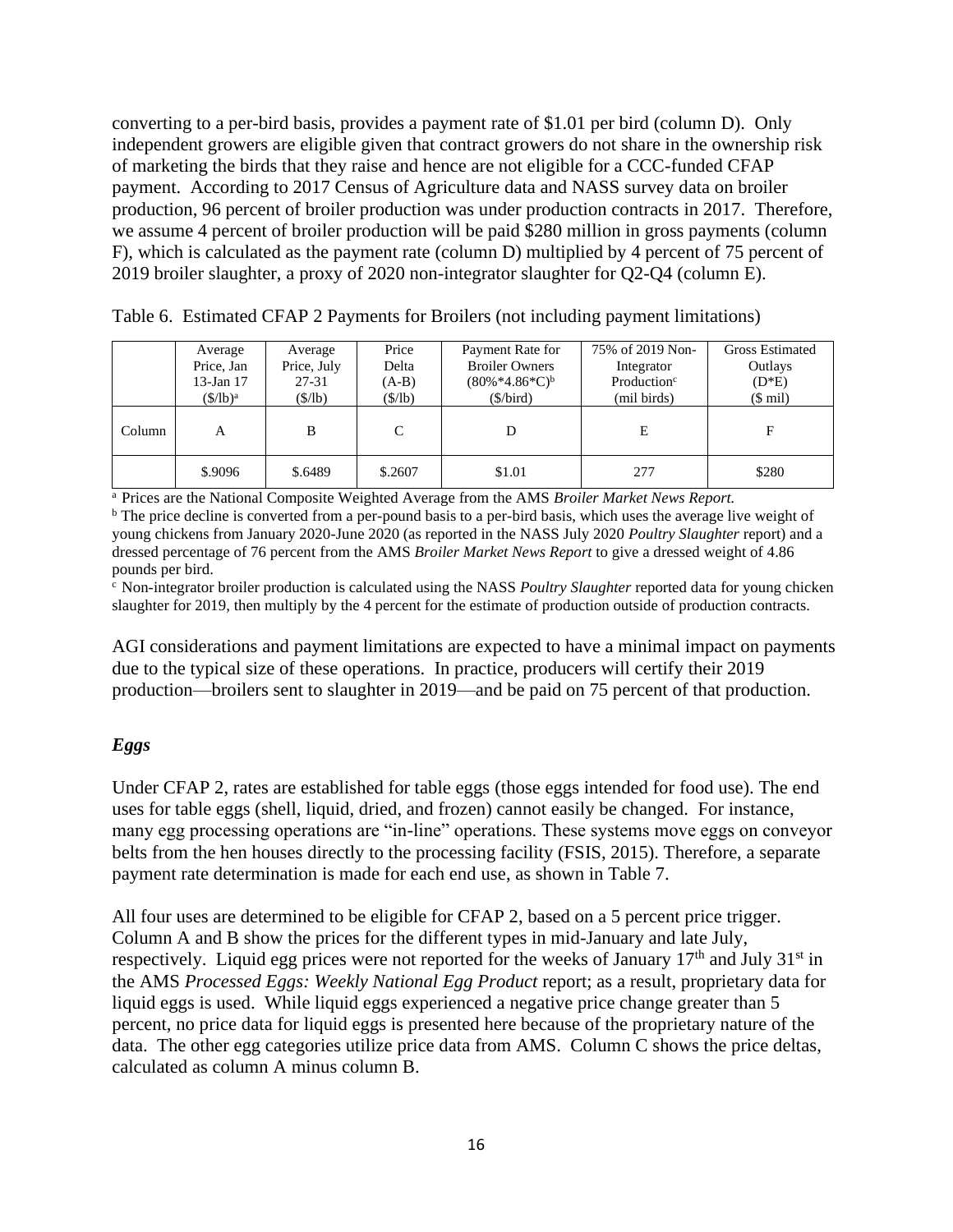Rates for shell eggs and processed eggs are the price deltas multiplied by an 80 percent factor. Because shell eggs and dried eggs were not covered by CFAP 1, no adjustment for CCC-funded CFAP payments are needed for these payment rates and hence, the payment rates in columns D and G in Table 7 are identical for these categories. In contrast, frozen and liquid eggs were added to CFAP 1 and their CFAP 2 payment rates are adjusted downward by one-third of the CFAP 1 CCC payment rate (column G). Gross CFAP 2 payments will be made based on the adjusted payment rates (column G) and 75 percent of 2019 production (column E), resulting in estimated gross payments of \$333 million (column F). Note that column E—75 percent of 2019 production—provides a proxy for Q2–Q4 production.

|                             | Unit  | Price<br>for<br>Mid-<br>Jan.<br>$(\frac{\sqrt{2}}{\sqrt{2}})$ | Price<br>for Late<br>July<br>$(\frac{\sqrt{2}}{\sqrt{2}})$ | Price<br>Delta<br>$(A-B)$<br>$(\$/unit)$ | Unadjusted<br>Payment<br>Rate<br>$(80\% * C)$<br>$(\frac{\sqrt{2}}{\sqrt{2}})$ | 75% of<br>2019<br>Production<br>(mil. units) <sup>a</sup> | Gross<br>Estimated<br>Outlays<br>$(E*G)$<br>$($$ mil.) | Adjusted<br>Payment<br>Rate<br>$(\frac{\sqrt{2}}{\sqrt{2}})$ |
|-----------------------------|-------|---------------------------------------------------------------|------------------------------------------------------------|------------------------------------------|--------------------------------------------------------------------------------|-----------------------------------------------------------|--------------------------------------------------------|--------------------------------------------------------------|
| Column                      |       | A                                                             | B                                                          | $\mathsf{C}$                             | D                                                                              | E                                                         | F                                                      | G                                                            |
| Shell Eggs <sup>b</sup>     | dozen | \$0.46                                                        | \$0.40                                                     | \$0.06                                   | \$0.05                                                                         | 4,199                                                     | \$210                                                  | \$0.05                                                       |
| Liquid<br>Eggs <sup>c</sup> | pound |                                                               |                                                            | -                                        | \$0.05                                                                         | 2,391                                                     | \$104                                                  | \$0.04                                                       |
| Dried Eggs <sup>d</sup>     | pound | \$2.15                                                        | \$1.98                                                     | \$0.17                                   | \$0.14                                                                         | 110                                                       | \$15                                                   | \$0.14                                                       |
| Frozen<br>Eggs <sup>d</sup> | pound | \$0.53                                                        | \$0.45                                                     | \$0.08                                   | \$0.06                                                                         | 82                                                        | \$4                                                    | \$0.05                                                       |
| Total                       |       |                                                               |                                                            |                                          |                                                                                |                                                           | \$333                                                  |                                                              |

Table 7. Estimated CFAP 2 Payments for Eggs (not including payment limitations)

<sup>a</sup> To estimate 75 percent of table egg production, 75 percent is multiplied by the *WASDE* estimate for 2019 egg disappearance. Egg disappearance excludes eggs produced for hatching use. Based on analyst expertise, 70 percent of table eggs are assumed to go into the shell market. Dried and liquid egg production are estimated using *AMS Weekly Shell Eggs Processed Under Federal Inspection* reports. While there is no frozen egg production estimate available, we assume that at most 1 percent of table eggs are used for the frozen egg market.

<sup>b</sup> The shell egg price is the National Shell Egg Index Price for large eggs from the *National Shell Egg Index Price Report*.

<sup>c</sup> Liquid egg price data are not shown to maintain confidentiality of proprietary data.

<sup>d</sup> Prices are from the AMS *Processed Eggs: Weekly National Egg Product* report, using the midpoints for "Whole" eggs of the "Mostly" columns.

Because the egg industry is heavily consolidated, determining the impact of payment limitations remains difficult since not all egg uses were included in CFAP 1. We estimate the impact of these limitations will be similar to the dairy industry, resulting in a conservative net payment estimate of \$224 million.

#### *Lambs and Sheep*

Market lambs and market sheep (excluding breeding stock) are eligible for CFAP 2 payments given that the average mid-January (column A of Table 8) to late-July price (column B of Table 8) difference, as reported by USDA's Agricultural Marketing Service, is \$51 per head (column C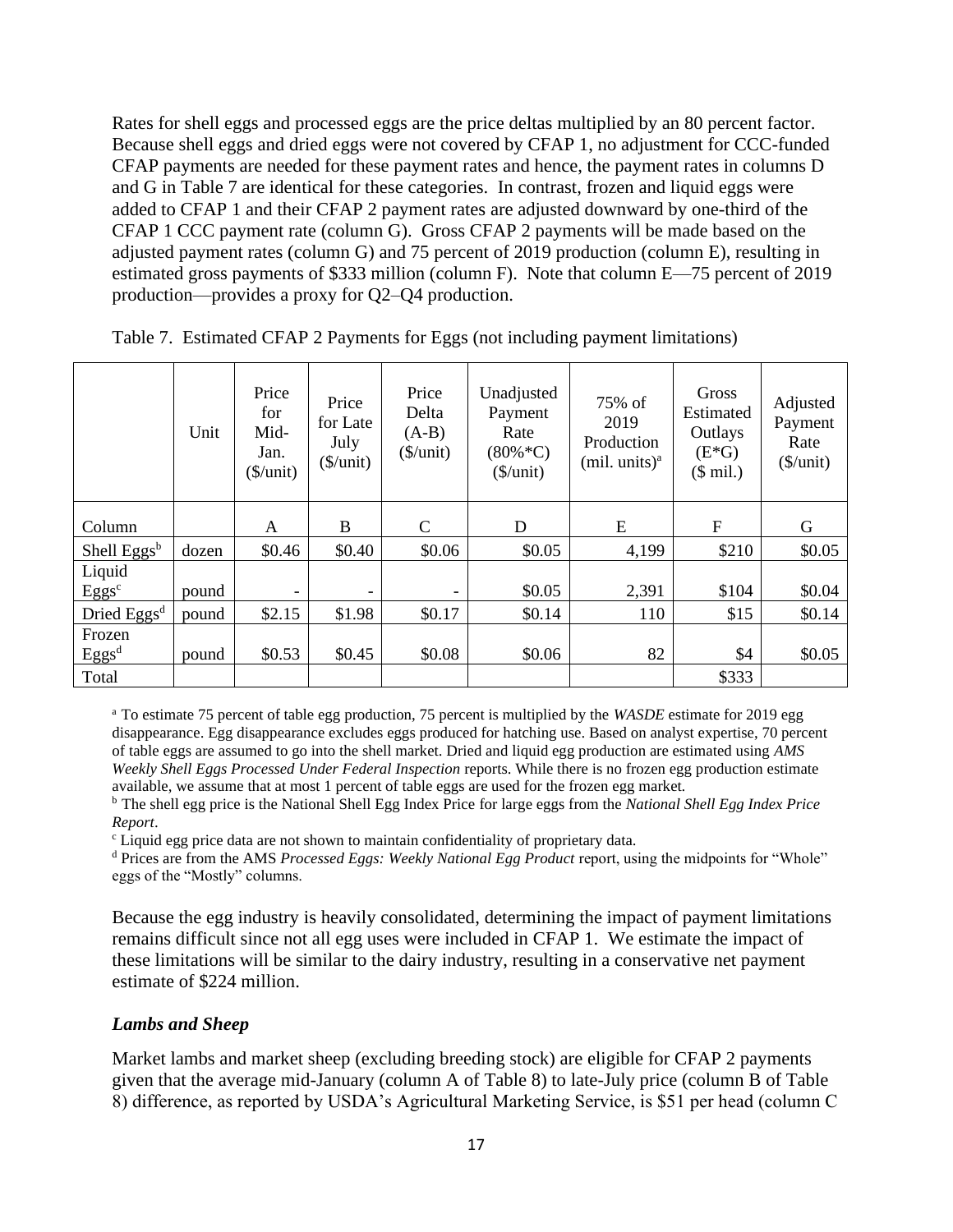of Table 8), or 26 percent. Multiplying the price decline delta by estimated Q2-Q4 lamb and sheep slaughter (column D) and applying an 80 percent factor, results in \$69 million (column E) in gross outlays unadjusted for CCC-funded CFAP 1 payments.

Dividing these projected additional costs by NASS's estimate of market inventory of sheep and lambs that include replacements (column F) provides an unadjusted payment rate of \$34 per head (column G). Total expected gross CFAP 2 outlays, after adjusting for CCC-funded CFAP 1 payments, are \$55 million (column H), which is column F multiplied by column I. Netting out the CFAP 1 CCC rate leads to an adjusted rate of \$27 per head (column I).

| Table 8. Estimated CFAP 2 Payments for Market Lambs and Market Sheep (not including |
|-------------------------------------------------------------------------------------|
| payment limitations)                                                                |

|        | Jan. 13<br>$-17:$<br>Price<br>(\$/head) | Jul. 27 -<br>31:<br>Price<br>(\$/head) | Price<br>Delta<br>(A-<br>B) | Estimated<br>$Q2-Q4$<br>Slaughter<br>(mil<br>head) | Contribution<br>to Gross<br>Outlays,<br>Unadjusted<br>for CFAP 1<br><b>CCC</b><br>$(80\% * C * D)$<br>$(mil \$ | Market<br>sheep<br>and lamb<br>inventory<br>(mil)<br>head) | Unadjusted<br>Payment<br>Rate<br>(E/F)<br>(\$/head) | Gross<br>Outlays,<br>Adjusted<br>for<br>CFAP <sub>1</sub><br>CCC<br>$(F^*I)$<br>$(mil \$ | Adjusted<br>Payment<br>Rate<br>$(G-$7)$<br>(\$/head) |
|--------|-----------------------------------------|----------------------------------------|-----------------------------|----------------------------------------------------|----------------------------------------------------------------------------------------------------------------|------------------------------------------------------------|-----------------------------------------------------|------------------------------------------------------------------------------------------|------------------------------------------------------|
| Column | A                                       | B                                      | C                           | D                                                  | E                                                                                                              | F                                                          | G                                                   | H                                                                                        |                                                      |
|        | \$200                                   | \$149                                  | \$51                        | 1.7                                                | \$69                                                                                                           | 2.05                                                       | \$34                                                | \$55                                                                                     | \$27                                                 |

### *Flat-Rate Crops*

Flat-rate commodities—including alfalfa, canola, ELS cotton, and others—receive \$15 per acre regardless of the crop. These markets have seen costs increase directly and, in the case of alfalfa, indirectly. Alfalfa—for which markets are largely regional—realized a major disruption when COVID-19 affected dairy consumption. Regional AMS data show a decrease in direct sales, while auction sales, which are usually small-scale operations buying small amounts of alfalfa, and which can skew sale prices, did not have a dramatic decrease.

ELS cotton provides an example of a direct impact due to the severe decline in demand from the textile and apparel industries.<sup>6</sup> Production and marketing costs also increased. Those costs include warehouse storage charges and interest expense for stored cotton, much of which is under FSA loan.<sup>7</sup> After one month into the new 2020 marketing year, about one-third of the 2019 ELS crop still remains under loan as compared with just 7 percent of the 2018 crop at a comparable point in time, even though the 2019 crop was 14 percent smaller. As of August 31,

<sup>6</sup> ELS cotton is an export-driven market as domestic use is minimal (typically about 25,000 bales annually). In its February WASDE report, USDA projected 2019 ELS cotton exports at 700,000 bales. In comparison, the August WASDE had reduced projection of 2019 ELS exports to 506,000 bales, a reduction of almost 28 percent. The 2019 ELS ending stocks-to-use ratio is projected at 73.3 percent, well above historical levels.

<sup>7</sup> ELS cotton producers are responsible for all storage and interest costs for ELS cotton under loan, unlike the upland cotton marketing loan.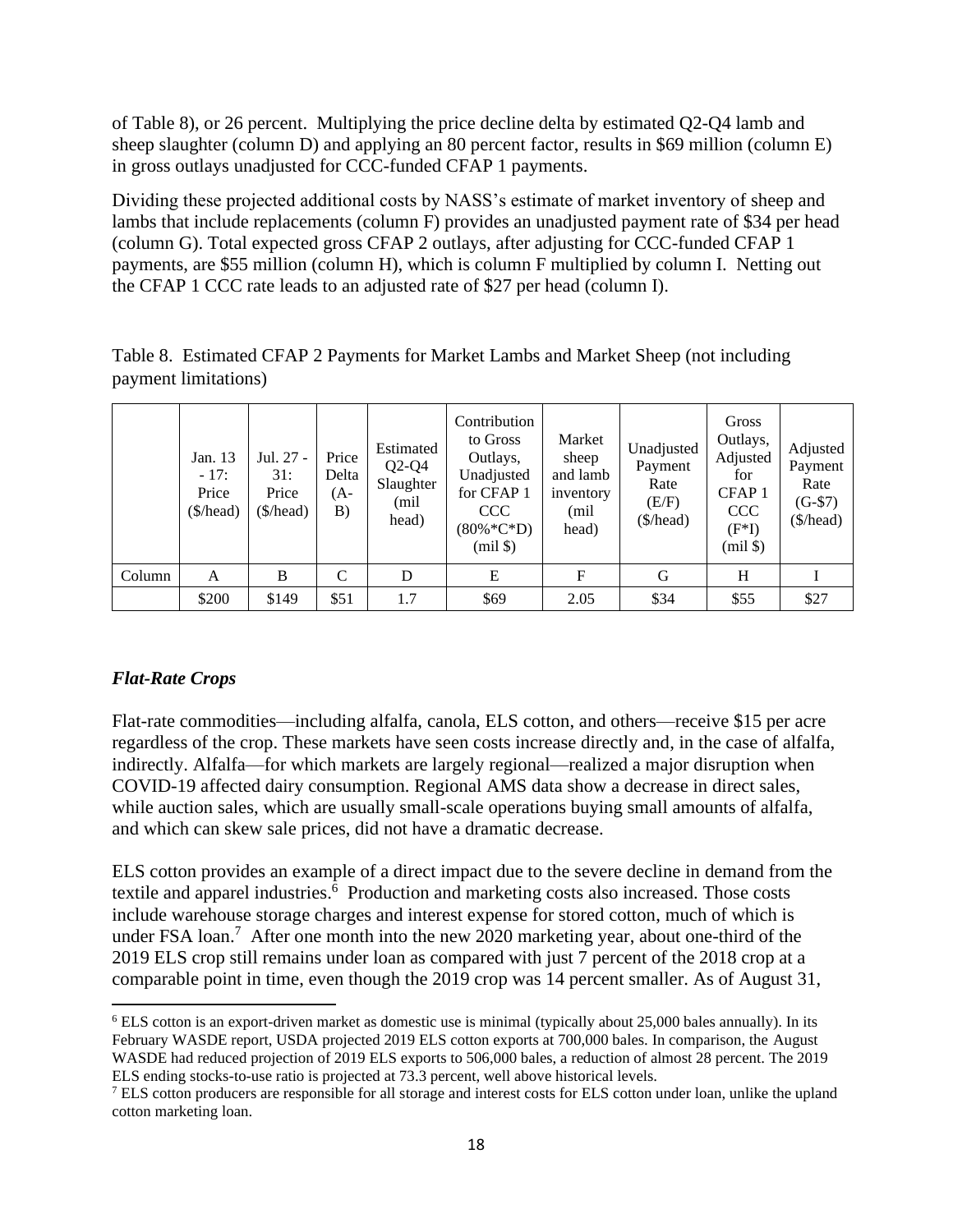2020, outstanding ELS loans for 2019 were nearly triple the level of 2018 outstanding loans on August 31, 2019.

Other commodities in the flat-rate category were also affected, albeit in different ways. For example, demand for rice, peanuts, and certain other non-perishable foods increased, but buyers were concerned about the consistent flow of commodities (see, for example, *Peanut Farm Market News*).

The \$15 flat rate was chosen because \$15-per-acre generally falls along the lower end of the yield distribution for CFAP 2 price-triggered crops. For example, NASS data from 2019 indicate that soybean, wheat, and barley producers on the lower end of the yield distribution would receive CFAP 2 payments of approximately \$15 per acre. In addition, \$15/acre set the nonspecialty crop payment floor for the 2019 Market Facilitation Program.

Total gross payments for key crops in this category, using planted and failed acres as reported to FSA by August 2020 for 2020 crops and the \$15 per-acre rate, are \$345.79 million (Table 9). With payment limitations taken into account, net payments for flat-rate crops are estimated at \$320 million.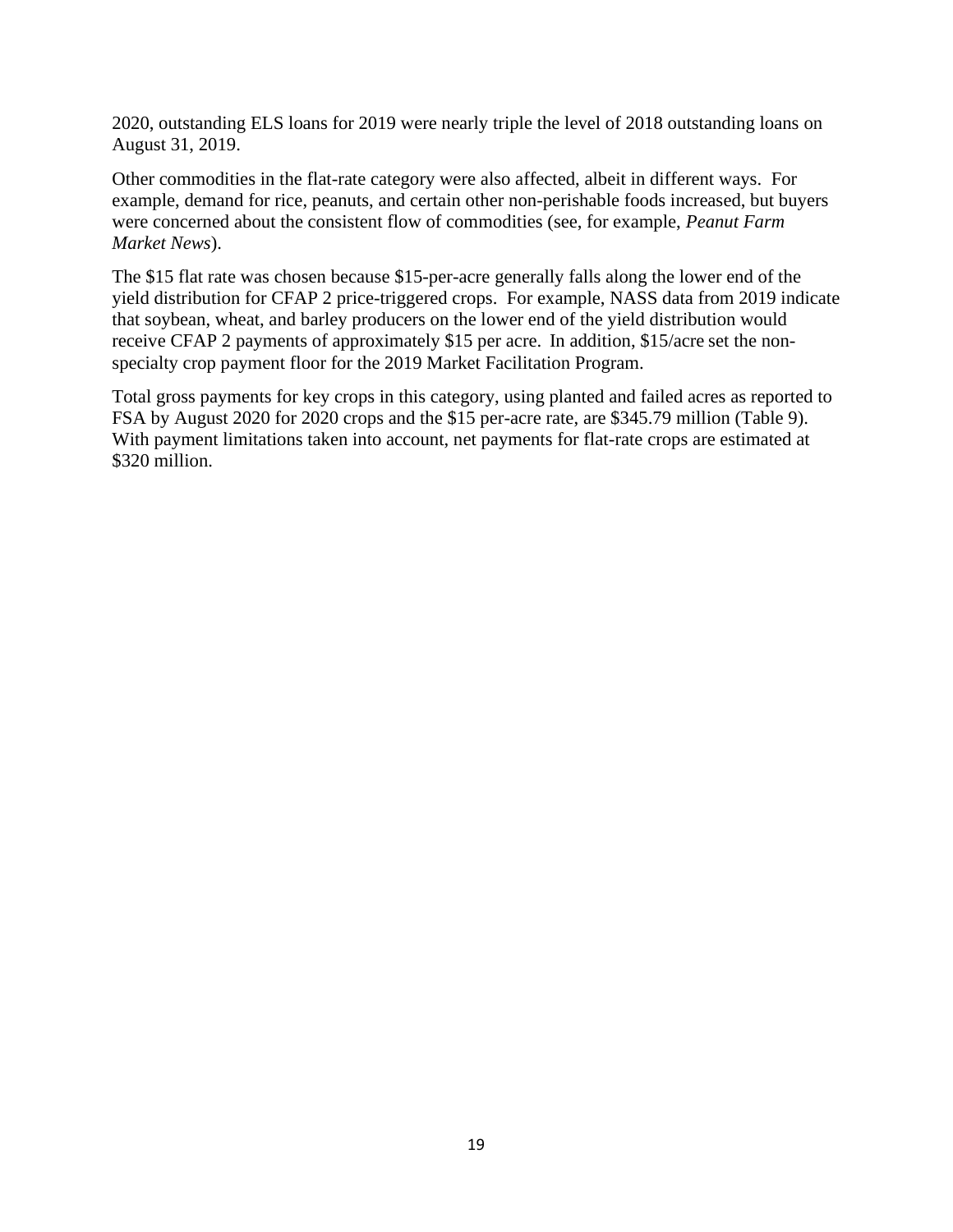|                                            | <b>Flat Payment</b><br>rate | FSA Reported<br>Planted and Failed<br>Acres as of August<br>2020 | <b>Gross Flat-Rate</b><br>Estimated<br>Payments |
|--------------------------------------------|-----------------------------|------------------------------------------------------------------|-------------------------------------------------|
| Units                                      | $\frac{s}{area}$            | acres                                                            | in \$1,000                                      |
|                                            | A                           | B                                                                | $\mathcal{C}$                                   |
| Alfalfa                                    | \$15                        | 9,357,024                                                        | \$140,355                                       |
| Canola                                     | \$15                        | 1,538,823                                                        | \$23,082                                        |
| Cotton, ELS                                | \$15                        | 104,038                                                          | \$1,561                                         |
| Crambe                                     | \$15                        | 730                                                              | \$11                                            |
| Flax                                       | \$15                        | 256,054                                                          | \$3,841                                         |
| Hemp                                       | \$15                        | 45,774                                                           | \$687                                           |
| Millet                                     | \$15                        | 958,016                                                          | \$14,370                                        |
| Mustard                                    | \$15                        | 78,899                                                           | \$1,183                                         |
| Oats                                       | \$15                        | 2,130,627                                                        | \$31,959                                        |
| Peanuts                                    | \$15                        | 1,582,211                                                        | \$23,733                                        |
| Quinoa                                     | \$15                        | 5,184                                                            | \$78                                            |
| Rapeseed                                   | \$15                        | 7,723                                                            | \$116                                           |
| Rice                                       | \$15                        | 2,828,625                                                        | \$42,429                                        |
| Rye                                        | \$15                        | 1,039,525                                                        | \$15,593                                        |
| Safflower                                  | \$15                        | 118,884                                                          | \$1,783                                         |
| Sesame                                     | \$15                        | 191,501                                                          | \$2,873                                         |
| <b>Sugar Beets</b>                         | \$15                        | 1,035,270                                                        | \$15,529                                        |
| Sugarcane                                  | \$15                        | 652,394                                                          | \$9,786                                         |
| Triticale                                  | \$15                        | 1,121,210                                                        | \$16,818                                        |
| Total for flat-rate crops in this<br>table |                             |                                                                  | \$345,788                                       |

Table 9. Selected Flat-Rate Crops

### *Specialty Commodities*

Rather than use the CFAP 1 approach with multiple "bins," a simplified methodology is used for specialty commodity producers under CFAP 2, where payments are based on the percent of 2019 farm sales (as a proxy for 2020 marketings). Producers will self-certify their 2019 specialty commodity sales, to their local FSA office. Specialty commodity payments are made based on the producer's 2019 sales in a declining block format using the payment rate factors shown in Table 10. The percentages in the "percent payment factor" column are based on regression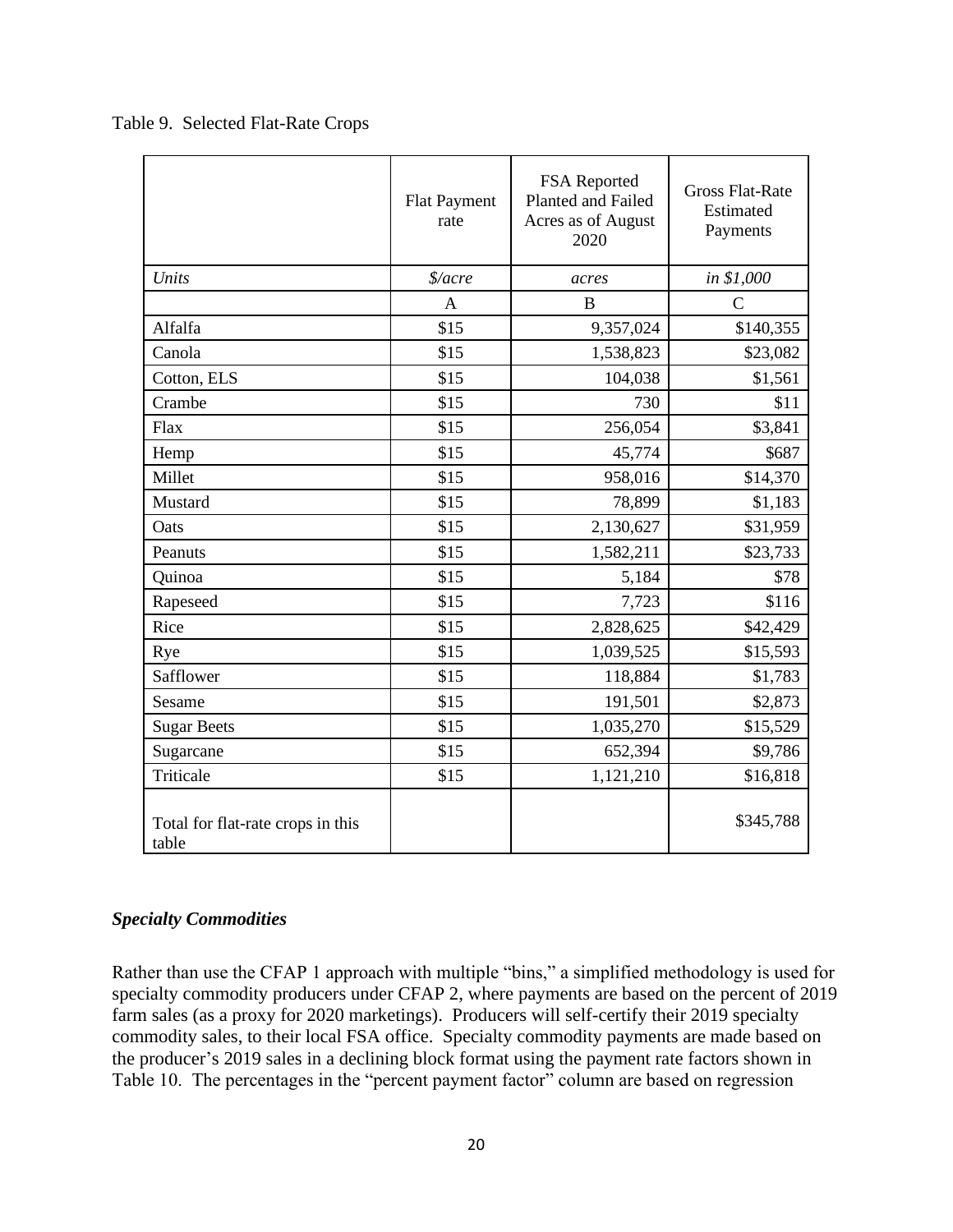analysis estimating variable crop expenses as a proportion of fruit, vegetable, and nut sales, using data from USDA's 2018 Agricultural Resource Management Survey (ARMS).<sup>8</sup>

| 2019 Sales Range             | <b>Percent Payment Factor</b><br>for the Producer's 2019 |
|------------------------------|----------------------------------------------------------|
|                              | Sales Falling in the Range                               |
|                              |                                                          |
| Less than $$50,000$          | 10.6%                                                    |
|                              |                                                          |
| Next \$50,000-\$99,999       | 9.9%                                                     |
|                              |                                                          |
| Next \$100,000-<br>\$499,999 | 9.7%                                                     |
|                              |                                                          |
| Next \$500,000-<br>\$999,999 | 9.0%                                                     |
|                              |                                                          |
| All sales over \$1 million   | 8.8%                                                     |

Table 10. Payment Gradations for Specialty Commodities Based on the Producer's 2019 Sales Ranges

Several examples help illustrate the calculation of an individual producer's payment. Farmer 1 in Table 11 has \$8,265 in 2019 sales (from column A), so only the 10.6 percent payment factor applies and the farmer' gross payment is 10.6 percent multiplied by \$8,265, or \$876 (column B). In contrast, Farmer 2 has 2019 sales of \$66,187 (from column A), so two payment factors apply: 10.6 percent (applied to the first \$49,999 in sales) and 9.9 percent (applied to \$66,187 minus \$50,000, or \$16,187 in sales). This farmer's payment is the sum of the first gradation (10.6) percent times \$49,999, or \$5,300) and the second gradation (9.9 percent times \$16,187, or \$1,603), for a total payment of \$6,903.

<sup>8</sup> USDA's Economic Research Service provided ARMS farm sales and production cost data for eight sales class ranges. Regression analysis was used to fit the relationship between variable crop expenses as a proportion of specialty crop sales and the log of the bottom range for each category, excluding producers in the under \$10,000 sales category, as their total variable costs exceeded their sales. Fitted variable crop expenses as a proportion of specialty crop sales were calculated for each of the five ranges used here, with the bottom of the less than \$50,000 range being treated as \$10,000 to smooth out the relationship between the ratio and the bottom of the sales range.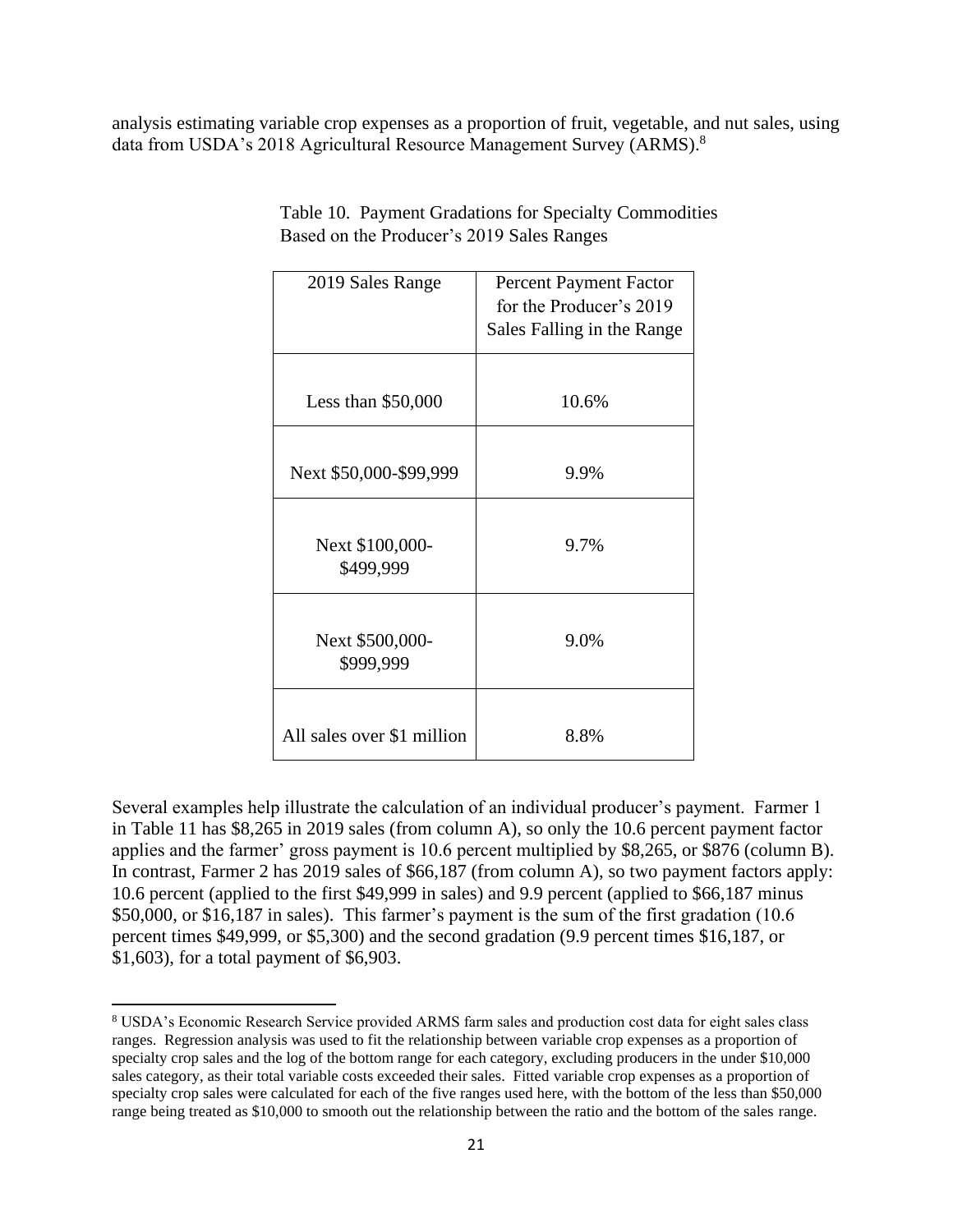Note that a producer's effective payment rate (shown in column H and calculated as the total gross payment divided by 2019 farm sales) declines as a producer's 2019 specialty crop farm sales increase. For Farmer 1, who has low 2019 sales, the effective rate is 10.6 percent—the same as the payment percentage for the "less than \$50,000" gradation. In contrast, the effective payment rate for a producer with over \$1 million in 2019 sales—and whose payment calculation spans five gradations—the effective payment rate is 6.3 percent. The large drop in the effective payment rate for Farmer 5 relative to Farmer 4 is due to the \$250,000 payment limit. Farmer 5 receives only \$155,950 of the \$262,101 in column F in order to keep his total payments from exceeding \$250,000. Payments are not limited for Farmers 1 through 4.

|                             |                    | Portion of farmer's total payment      |                                                     |                                                       |                                                       |                                         |                                  |                                                            |
|-----------------------------|--------------------|----------------------------------------|-----------------------------------------------------|-------------------------------------------------------|-------------------------------------------------------|-----------------------------------------|----------------------------------|------------------------------------------------------------|
|                             |                    | falling into each sales range          |                                                     |                                                       |                                                       |                                         |                                  |                                                            |
| Example<br>Farmer           | 2019<br>Farm Sales | $<$ \$50,000<br>in Sales<br>$(10.6\%)$ | \$50,000<br>to<br>\$99,999<br>in Sales<br>$(9.9\%)$ | \$100,000<br>to<br>\$499,999<br>in Sales<br>$(9.7\%)$ | \$500,000<br>to<br>\$999,999<br>in Sales<br>$(9.0\%)$ | $> $1$ mil<br><b>Sales</b><br>$(8.8\%)$ | Total<br><b>Gross</b><br>Payment | Effective<br>Rate<br>(payment)<br>limited for<br>Farmer 5) |
| Column<br>$designation = >$ | $\mathbf{A}$       | B                                      | $\mathcal{C}$                                       | D                                                     | E                                                     | F                                       | G                                | H                                                          |
| Farmer 1                    | \$8,265            | \$876                                  |                                                     |                                                       |                                                       |                                         | \$876                            | 10.6%                                                      |
| Farmer 2                    | \$66,187           | \$5,300                                | \$1,603                                             |                                                       |                                                       |                                         | \$6,903                          | 10.4%                                                      |
| Farmer 3                    | \$220,737          | \$5,300                                | \$4,950                                             | \$16,712                                              |                                                       |                                         | \$21,962                         | 9.9%                                                       |
| Farmer 4                    | \$686,650          | \$5,300                                | \$4,950                                             | \$38,800                                              | \$16,798                                              |                                         | \$65,848                         | 9.6%                                                       |
| Farmer 5                    | \$3,978,421        | \$5,300                                | \$4,950                                             | \$38,800                                              | \$45,000                                              | \$262,101                               | \$356,151                        | 6.3%                                                       |

Table 11. CFAP 2 Calculations for Five Hypothetical Specialty Commodity Producers

### *Fruits, Vegetables, and Nuts*

Many fruit, vegetable, and nut growers are realizing additional COVID-19 costs that are likely to continue for some time. These costs include: social distancing on pack/sorting lines that reduce productivity; administrative costs associated with additional record-keeping and monitoring (e.g., reporting, contact tracing, education); additional cleaning of buildings and machinery; and the costs of personal protective equipment for workers (masks, gloves, etc.) (ERA Economics).

In addition, the impacts of COVID-19 vary across fruit, vegetable, and nut types and regions. For example, areas like the Imperial Valley and Central Coast of California that were in the middle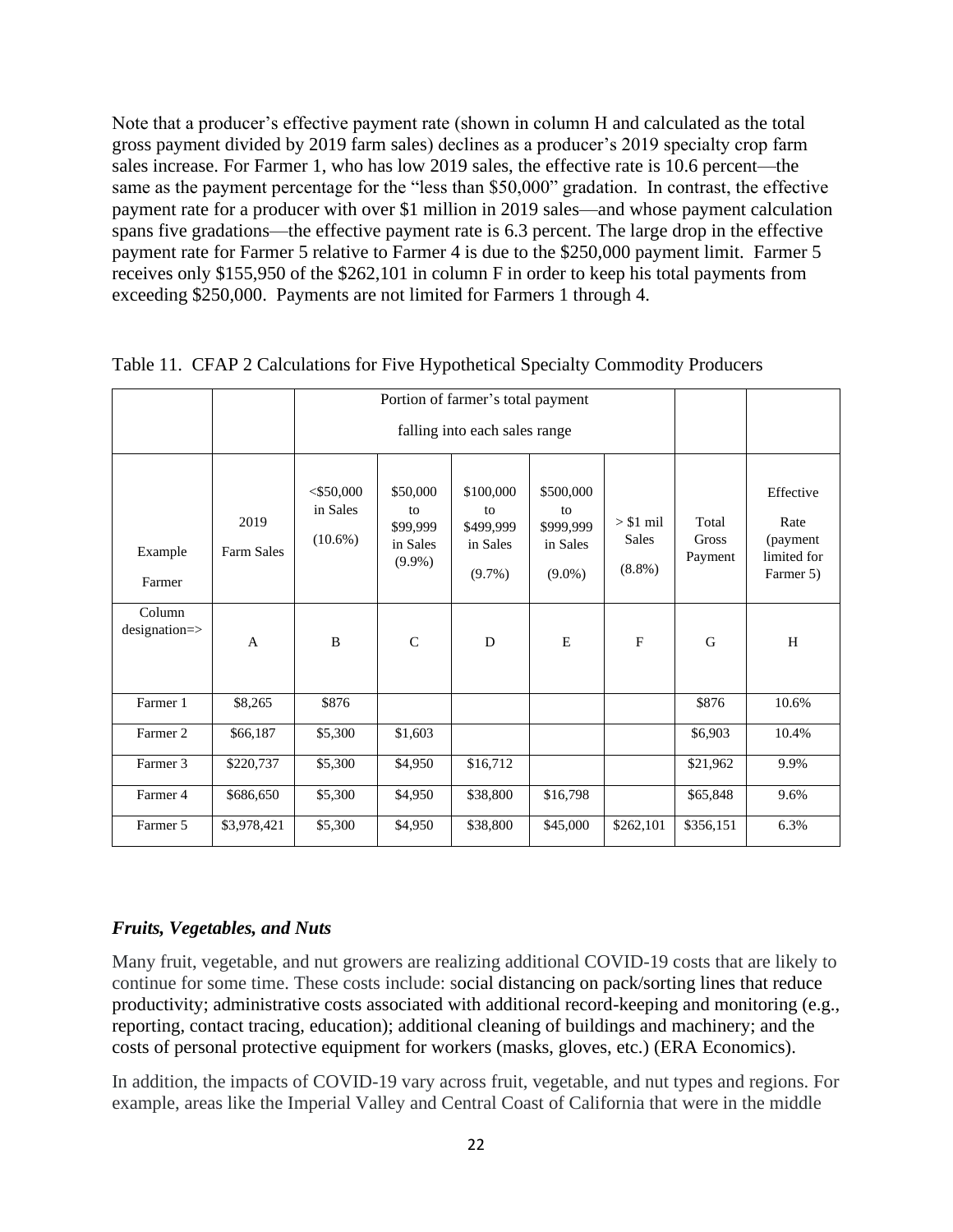of harvest and planting decisions when COVID-19 shutdowns occurred realized greater impacts than areas that were not making planting decisions. Yet other industries such as export nuts, realized impacts as shipments were delayed, transportation costs increased, and ports (e.g. India) were shut down (Tomato News).

Overall data availability for fruits, vegetables, and nuts is more limited than for price-trigger crops and for livestock and dairy, but better than for some flat-rate crops. Under CFAP 1, pricetrigger payment rates could only be determined for a subset of specialty crops and a Notice of Funds Availability approach was used to obtain information on crops for which public data was not available. The NOFA process was time-consuming and cumbersome, however. Further, many growers produce and sell multiple types of specialty crops.

Given that some price and production information is available for major specialty crops, a different approach is used for CFAP 2. Lost revenue for Q2-Q4 of 2020 relative to 2019 sales is estimated to reflect adjustments to COVID-disrupted markets. The Agricultural Marketing Service's (AMS's) Market News provides monthly data for shipments of many fresh fruits and vegetables. The National Agricultural Statistics Service (NASS) publishes monthly prices for major fresh-market fruits and vegetables. Given data availability at the time the calculations were made, it was possible to compare sales over January to May 2019 to sales in January to May of 2020.

This sales data captures only a portion of total specialty crop sales as: 1) not all crops are included in either the NASS or AMS data sets; 2) crops for processing are not included; and 3) data beyond the first five months of 2020 was not available. Table 12 provides an overview of the calculations. Commodities with lower expected sales in 2020 due to COVID-19 were aggregated and expressed as percentages of total 2019 sales of those crops (rows 3 and 4 of table 12). Those percentages are then assumed to apply for the remainder of 2020 for all fruit, vegetable, and nut crops.

Based on this approach, the total decline in Q2-Q4 2020 sales due to disrupted markets for the subset of crops with lower sales in 2020 than in 2019 is estimated at \$6.026 billion (row 7 in table 12). Total specialty crop (fruit, vegetable, and nut) payments of \$4.52 billion are calculated as \$6.026 billion times the 80 percent coverage rate, less \$300 million (rounded) in estimated CCC-funded CFAP 1 payments for fruit, vegetable, and nuts (row 8 in Table 12).

The payment percentages applied to the farmer's 2019 sales, as described in Tables 10 and 11, were chosen to keep total specialty crop payments near \$4.52 billion while maintaining the same proportions across sales classes as the respective ratios of variable costs to specialty crop sales. For example, the payment rate for column E is 7 percent lower than for column D, as is the ratio of variable costs to sales.<sup>9</sup>

<sup>&</sup>lt;sup>9</sup> Sales decreases are used to estimate the total expected costs for adjustments to COVID-disrupted markets for specialty crops, and to assist farmers in adjusting to these disrupted markets. Hence, at the farm level, payments are made based on 2019 sales, rather than on the farmer's sales loss in 2020 relative to 2019. Payments under the CCC are to facilitate farmer adjustment to COVID-disrupted markets. The revenue decrease calculations were made at the aggregate level to provide an overall measure of disruption to market demand, not to compensate farmers for their losses.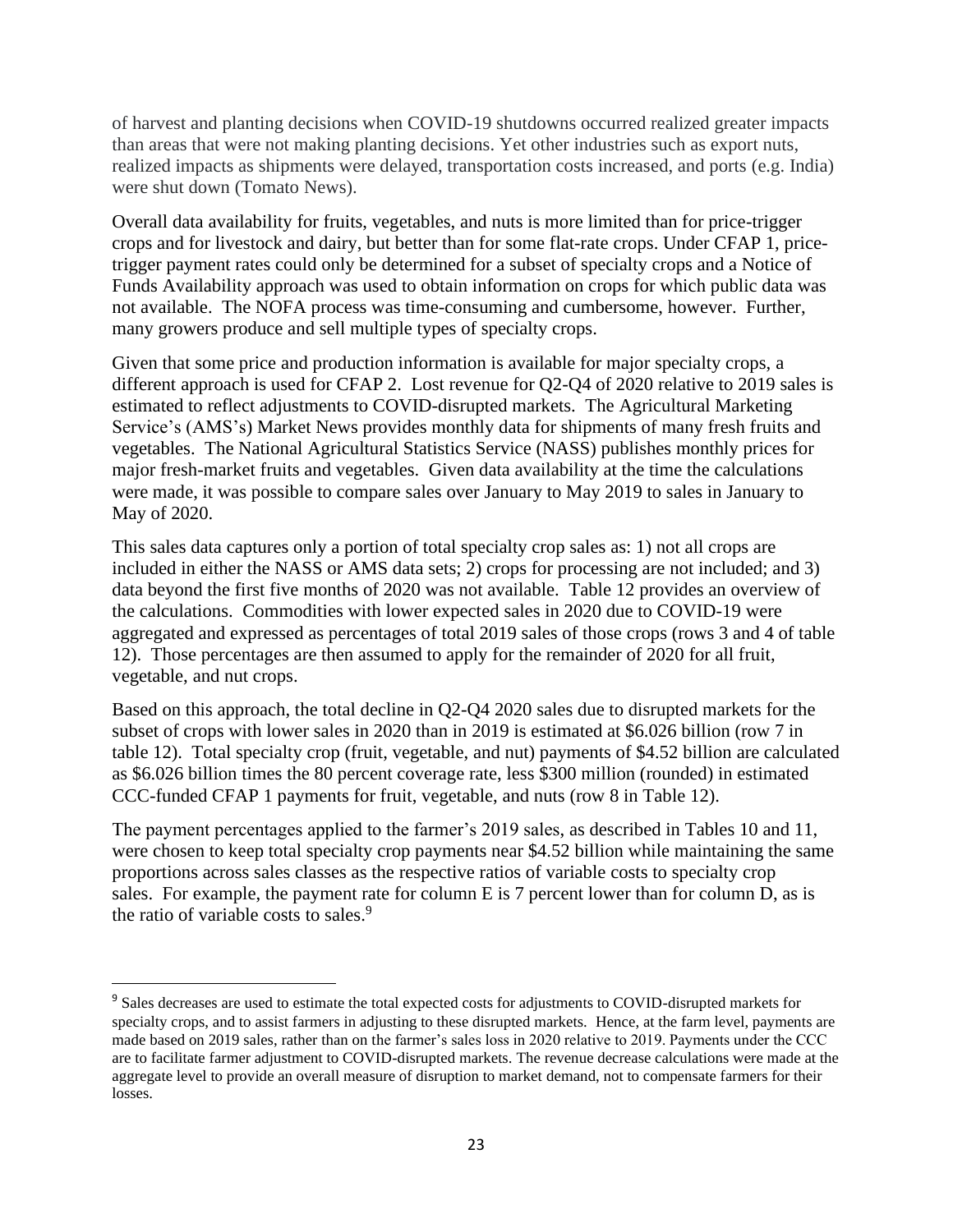Table 12. Calculation of Total Payments for Fruit, Vegetable, and Nut Sales

- 1. Agricultural Marketing Service's (AMS) monthly shipping data (Q) and the National Agricultural Statistics Service's (NASS) monthly prices (P) for fresh market produce are the basis for the calculations below. These data were available through May 2020 at the time the calculations were developed.
- 2. Gross returns for January-May 2019 and January-May 2020 were calculated as the sum of price (P) multiplied by quantity (Q) for each month and for each specialty crop for which NASS constructs the monthly price based on AMS data.
- 3. The 2019 sales data were then broken into two groups—one that had sales gains in 2020 relative to 2019 and one that had sales decreases in 2020 relative to 2019. The data show that 60 percent of January-May 2019 crop sales were lower in January-May 2020.
- 4. The weighted average decrease for these "decrease" crops was 27 percent.
- 5. 2019 fruit, nut, and vegetable sales were \$49.59 billion (Source: USDA, Economic Research Service, Farm Income and Wealth Statistics, February 2020 release).
- 6. The January-May factors were extrapolated to the end of the year by assuming a 27 percent average decrease on 60 percent of 2019 fruit, nut, and vegetable sales.
- 7. The market disruption for Quarters 2 through 4 is: \$6.026 billion = (75 percent of the year) times (60 percent of 2019 sales having decreases in 2020) times (the 27 percent average decrease for crops that had 2019 to 2020 decreases) times \$49.59 billion in 2019 fruit, nut, and vegetable sales.
- 8. The target for total specialty crop (fruit, vegetable, and nut) payments of \$4.52 billion is calculated as the \$6.026 billion disruption times the 80 percent coverage rate, less \$300 million (rounded) in estimated CCC-funded CFAP 1 payments.

Due to rounding the percent payment factors to the nearest tenth of a percent, gross payment outlays for fruits, vegetables, and nuts are anticipated at \$4.52 billion. When payment limits are included, estimated net fruit, vegetable, and nut payments are \$1.80 billion. In addition, tobacco is a specialty crop under CFAP 2 and a CARES payment will be calculated using remaining CFAP 1 funds, not to exceed \$100 million.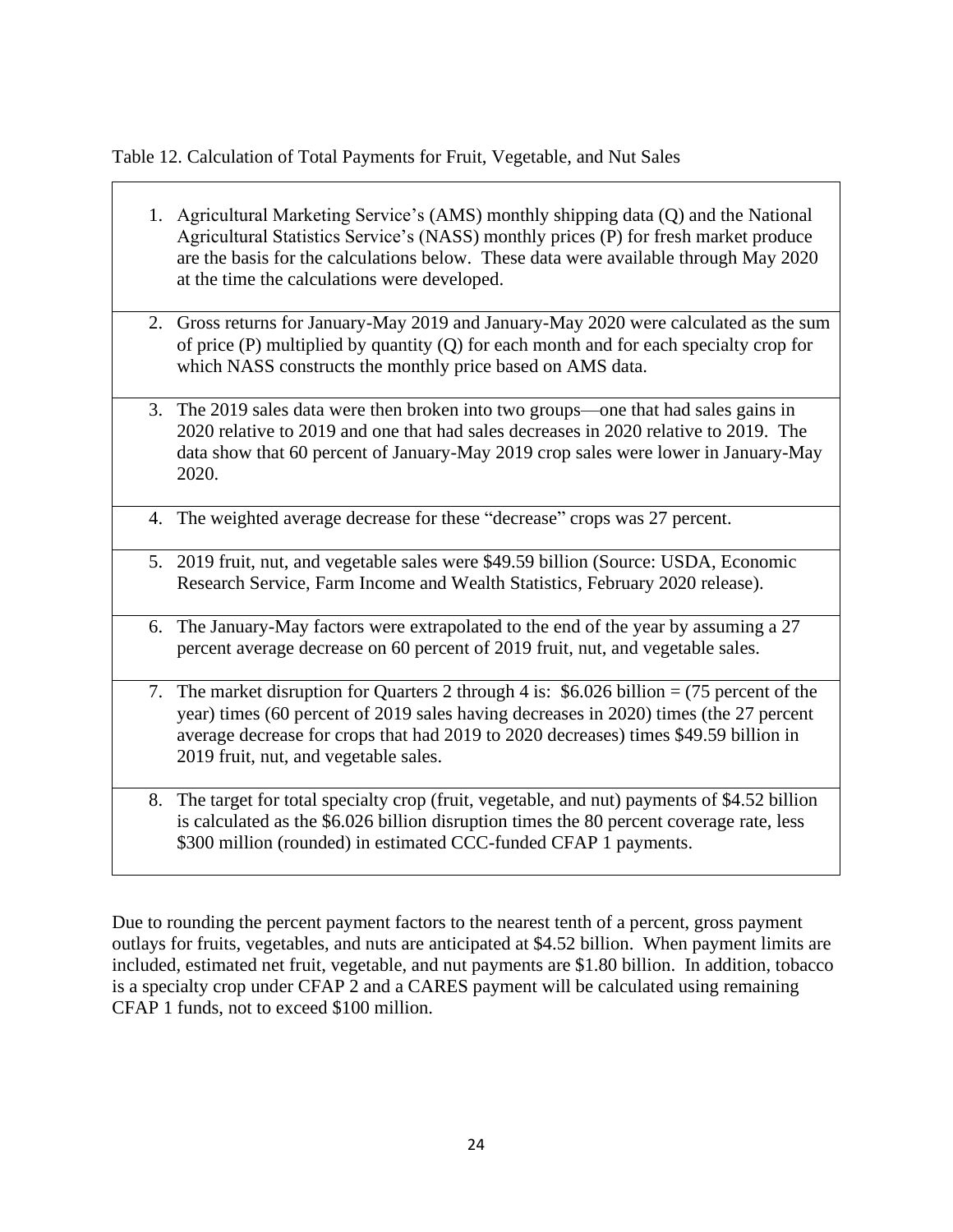### *Dry Edible Beans, Lentils, Dry Edible Peas, and Chickpeas*

USDA's Agricultural Marketing Service classifies dry edible beans, lentils, dry edible peas, and chickpeas as specialty crops. As a result, they are included in the specialty (rather than flat-rate) category. Prices for some of these crops may not have declined, as with producers of other commodities. However, growers have been affected by the sharp decline in restaurant sales, the shift from institutional packaging to retail size, and the resulting market disruptions. Further, an industry source indicates that producers are concerned that consumers have stocked up on nonperishable commodities such as beans, but have not consumed them, which could put pressure on the market later in the year.

The payment estimation approach used for these commodities is the same percentage-of-sales approach that is used for the fruit, vegetable, and nut calculations detailed above. The estimate for Quarters 2-4 is calculated as: 75 percent of the year, multiplied by 60 percent, multiplied by 27 percent, multiplied by the 2019 value of sales (estimated from NASS annual surveys).<sup>10</sup> This estimate is then multiplied by the 80-percent coverage level to arrive at the estimated total payment. Total payments for these four crops, as shown in Table 13, are \$92.27 million. Net estimated payments, taking into account payment limitations, are \$85.83 million.

|                 |                 | Gross Total               |
|-----------------|-----------------|---------------------------|
| Commodity       | 2019 Farm Sales | <b>Estimated Payments</b> |
| Dry Edible      |                 |                           |
| <b>Beans</b>    | \$541,086,000   | \$52,593,559              |
| Lentils         | \$78,779,000    | 7,657,319<br>SS.          |
| Dry Edible Peas | \$212,328,000   | \$20,638,282              |
| Chickpeas       | \$117,056,000   | \$11,377,843              |
| Total           | \$949,249,000   | \$92,267,003              |

Table 13. Estimated CFAP 2 Payments for Dry Edible Beans, Lentils, Dry Edible Peas, and Chickpeas

 $10$  The 60 and 27 percent figures are from Table 12. Total 2019 specialty crop sales were separated into two groups, one that had lower sales in 2020 and one that had higher sales in 2020. The 60 percent value is the share of 2019 specialty crop sales that is lower in 2020. The 27 percent factor is the (2019 sales-weighted) average percent change in 2020 sales versus 2019 sales for this group of crops that had lower sales. These factors were calculated for specialty crops for which NASS publishes monthly price data. As NASS does not calculate monthly prices for all specialty crops, the goal behind calculating these factors was to be able to extrapolate the disruption for the specialty crops having available data to all specialty crops. Due to lack of publicly available price data, the total estimated payments for dry beans, lentils, chickpeas, and dry peas, and for the other commodities in the next section are calculated using the estimated rates for specialty crops.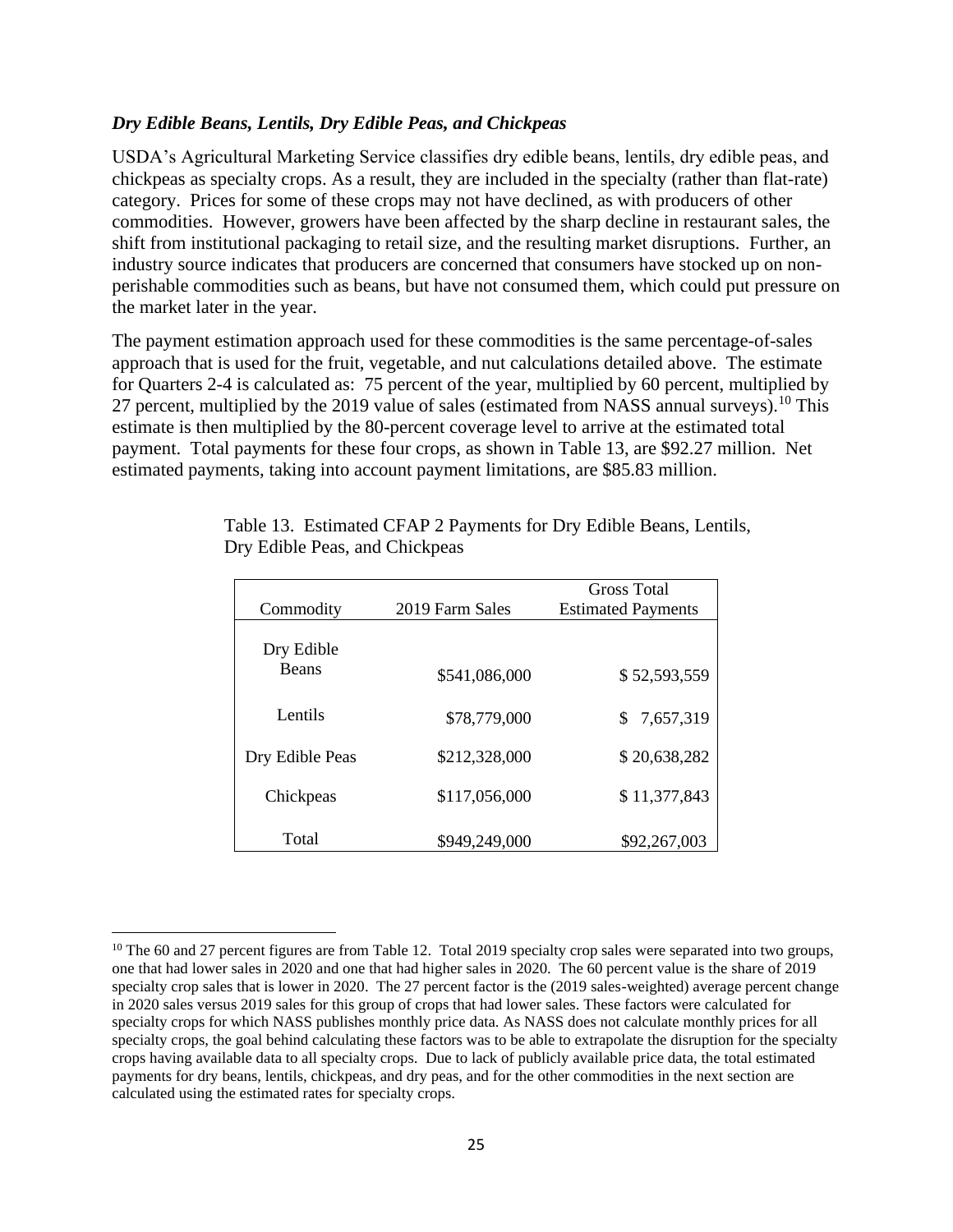### *Other Commodities*

Other commodities in the specialty crop category include, but are not limited to, aquaculture, turkeys, honey, mohair, mink, and others (Table 14). These commodities do not have readily available data (with the exception of turkeys and wool; see footnote to the table) and are very diverse.

Aquaculture, for example, is the largest industry in the "other commodity" category. According to a U.S.-wide survey conducted by Virginia Cooperative Extension (in collaboration with Ohio State University Extension), 84 percent of respondents in the aquaculture, aquaponics, and allied industries reported that they had lost sales due to COVID-19 in the first quarter of calendar 2020 (van Senten, et al.). Lost sales result in additional feed costs, as producers must continue to feed fish that would otherwise be sold and then incur costs associated with freezing (increasing electrical and storage costs).<sup>11</sup> Further, 43 percent of the respondents reported input challenges (feed, chemicals, therapeutants, etc.) and 32 percent reported repair, construction, consultant or engineering service challenges.

Turkey growers face a similar situation as restaurant consumption is severely curtailed. Turkey growers have had to either keep more live turkeys than usual, increasing feed and other costs, or store frozen meat, increasing electrical and storage costs. Growers have been left with extra turkeys or had to cancel their request from hatcheries, still paying at least some of the costs for the canceled poults (young turkeys) on order.

The payment estimation approach used for these commodities is the same percentage-of-sales approach that is used for the fruit, vegetable, and nut calculations detailed above. The estimate for Quarters 2-4 is calculated as: 75 percent of the year, multiplied by 60 percent multiplied by 27 percent (average estimate) multiplied by the value of sales (from the 2017 Census of Agriculture, except for turkeys and wool, which are on a 2019 basis). This estimate is then multiplied by the 80-percent coverage level to arrive at the estimated total payment. Total payments for these livestock-related commodities, as shown in Table 14, are \$313 million. Net estimated payments, taking into account payment limitations, are \$279 million.

 $11$  Sixty percent also indicated that holding product makes it less marketable. Asked about the effects on marketability of products, respondents acknowledged both reduced quantities sold (71 percent) and reduced price (68 percent) for products.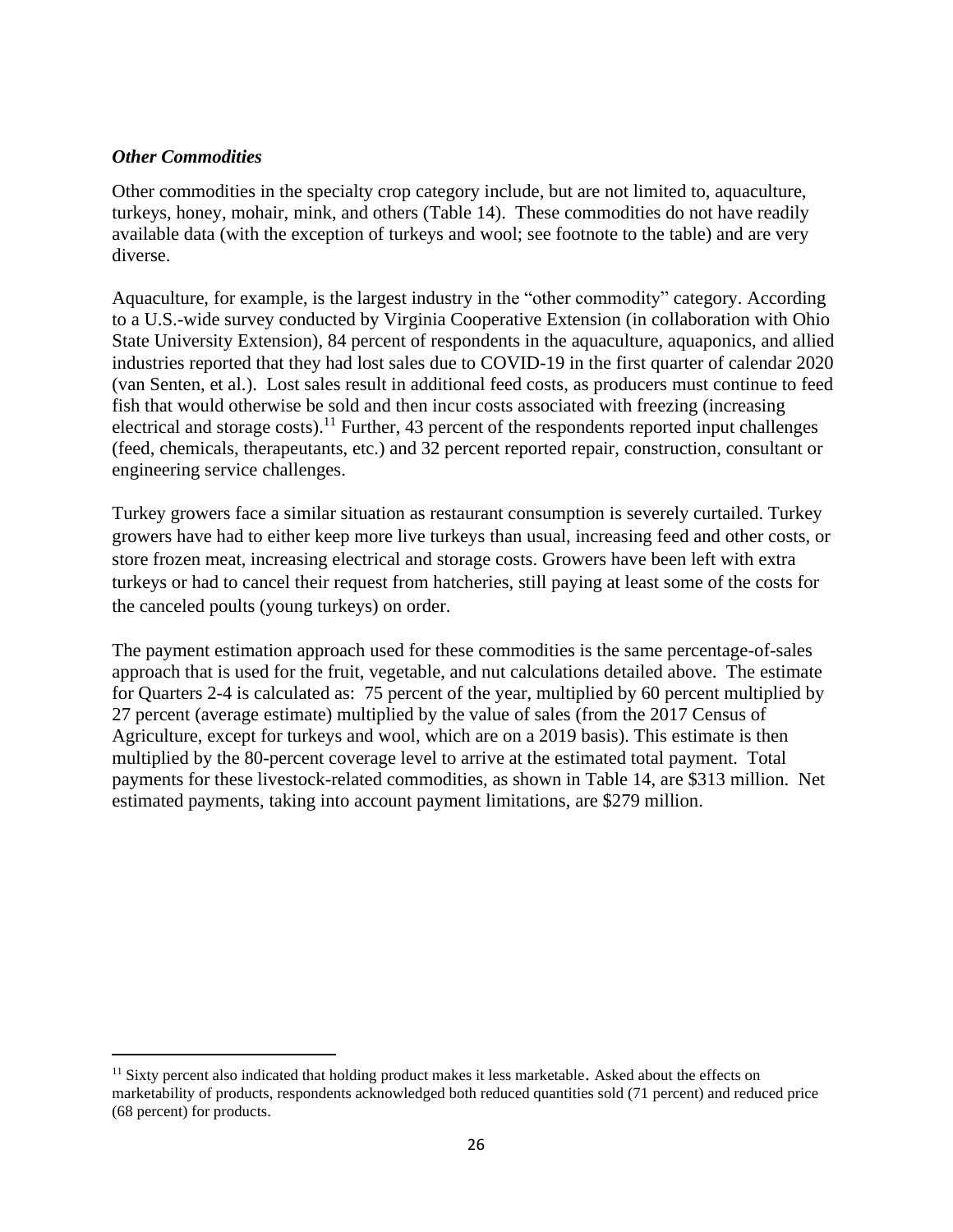| Category                               | <b>Value of Farm Sales</b><br><b>Based On 2017 Census</b> | <b>Gross Total Estimated</b><br><b>Payments</b> |
|----------------------------------------|-----------------------------------------------------------|-------------------------------------------------|
|                                        | Data                                                      | (thousand dollars)                              |
|                                        | (thousand dollars)                                        |                                                 |
| Aquaculture                            | \$1,373,806                                               | \$133,534                                       |
| Turkeys <sup>b</sup>                   | \$825,739                                                 | \$80,262                                        |
| Honey                                  | \$320,425                                                 | \$31,145                                        |
| Goats                                  | \$163,648                                                 | \$15,907                                        |
| Pheasants                              | \$140,233                                                 | \$13,631                                        |
| <b>Ducks</b>                           | \$125,324                                                 | \$12,182                                        |
| <b>Bison</b> <sup>c</sup>              | \$120,186                                                 | \$11,682                                        |
| Quail                                  | \$61,981                                                  | \$6,025                                         |
| $Wool^{\overline{b}}$                  | \$45,364                                                  | \$4,409                                         |
| Alpaca                                 | \$15,478                                                  | \$1,504                                         |
| <b>Rabbits</b>                         | \$9,167                                                   | \$891                                           |
| Guinea pigs                            | \$3,888                                                   | \$378                                           |
| Mohair                                 | \$2,586                                                   | \$251                                           |
| Llama                                  | \$2,435                                                   | \$237                                           |
| Geese                                  | \$1,793                                                   | \$174                                           |
| Ostriches                              | \$1,595                                                   | \$155                                           |
| Mink                                   | \$755                                                     | \$73                                            |
| Emu                                    | \$746                                                     | \$72                                            |
| Total for commodities in this<br>table |                                                           | \$312,512                                       |

Table 14. Estimated Payments for Selected Other Specialty Commodities<sup>a</sup>

<sup>a</sup> Breeding stock, companion animals/pets, and animals used for recreation/sport are not eligible for CFAP 2 payments. Note that this table includes select commodities; others are also eligible, including deer, elk, reindeer, and Christmas trees.

<sup>b</sup> The value of sales for turkeys and wool is based on 2019 production. Only independent turkey production is eligible for CFAP 2 payment; the turkey data are adjusted to reflect non-contract production.

<sup>c</sup> The Census definition of bison includes buffalo. Census data include beefalo in the "cattle" category. For CFAP 2 purposes, both buffalo and beefalo are treated as sales-based commodities.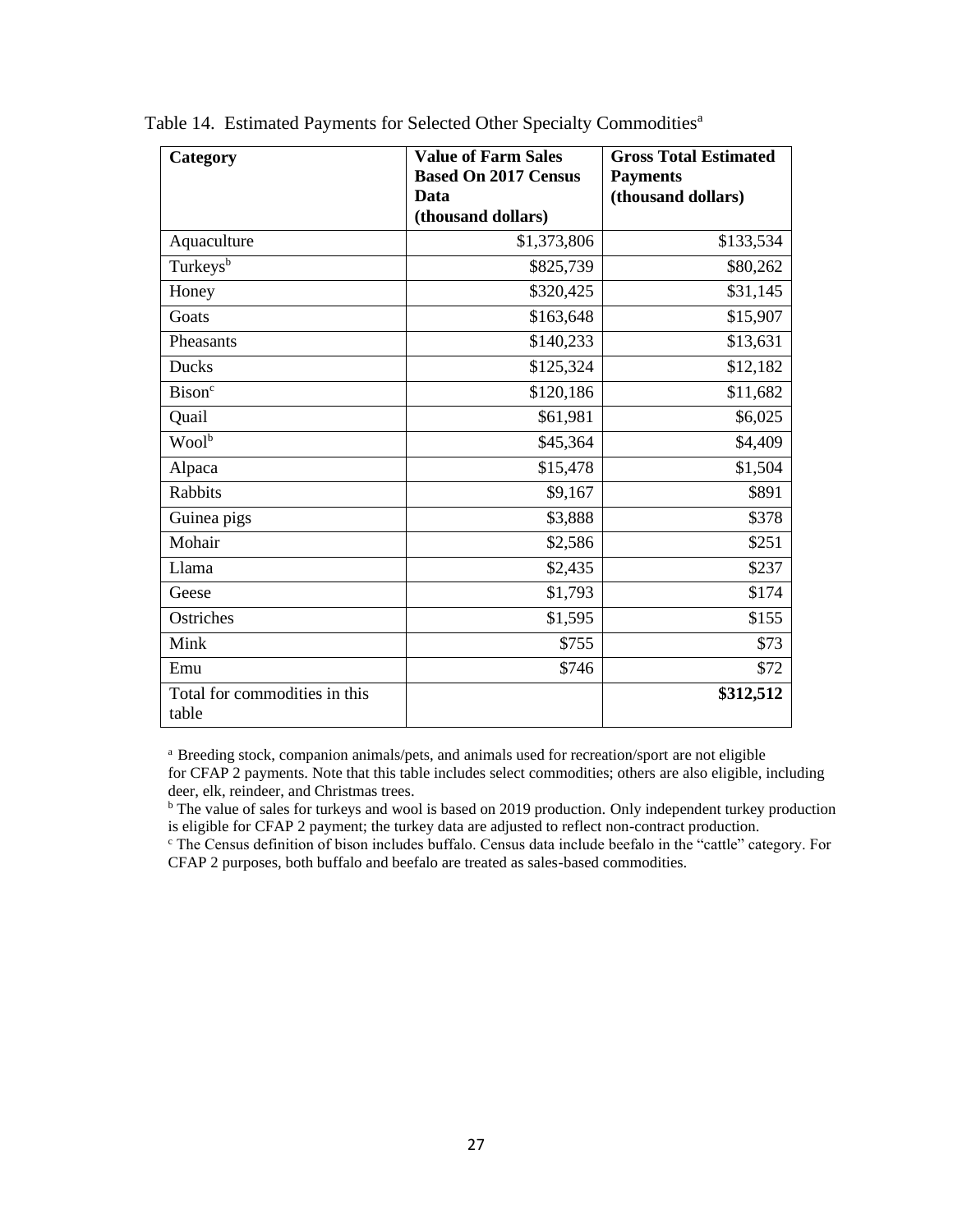### *Aggregate Payments*

The total gross value of CFAP 2 payments is estimated at \$18.61 billion before payment limitations are imposed and the net value is \$13.21 billion (Table 15).

| <b>Commodity Group</b>                                          | <b>Estimated Gross</b><br>Payments<br>(in billion \$) | <b>Estimated Net Payments</b><br>after Payment<br>Limitations<br>(in billion \$) |
|-----------------------------------------------------------------|-------------------------------------------------------|----------------------------------------------------------------------------------|
|                                                                 |                                                       |                                                                                  |
| <b>Price Trigger</b><br><b>Commodities:</b>                     | \$13.33                                               | \$10.72                                                                          |
| <b>Row Crops</b>                                                | \$6.16                                                | \$5.73                                                                           |
| Dairy                                                           | \$1.99                                                | \$1.34                                                                           |
| <b>Beef Cattle</b>                                              | \$2.82                                                | \$2.52                                                                           |
| Hogs and Pigs                                                   | \$1.69                                                | \$0.57                                                                           |
| <b>Broilers</b>                                                 | \$0.28                                                | \$0.28                                                                           |
| Eggs                                                            | \$0.33                                                | \$0.22                                                                           |
| Lambs and Sheep                                                 | \$0.06                                                | \$0.06                                                                           |
|                                                                 |                                                       |                                                                                  |
| <b>Flat-Rate Commodities</b>                                    | \$0.34                                                | \$0.32                                                                           |
|                                                                 |                                                       |                                                                                  |
| <b>Specialty</b><br>Commodities: <sup>a</sup>                   | \$4.94                                                | \$2.17                                                                           |
| Fruits, Vegetables, and<br><b>Nuts</b>                          | \$4.54                                                | \$1.80                                                                           |
| Dry Edible Beans,<br>Lentils, Dry Edible<br>Peas, and Chickpeas | \$0.09                                                | \$0.09                                                                           |
| Others                                                          | \$0.31                                                | \$0.28                                                                           |
|                                                                 |                                                       |                                                                                  |
| <b>Total</b>                                                    | \$18.61                                               | \$13.21                                                                          |

Table 15. Estimated CFAP 2 Payments by Commodity Group

<sup>a</sup> Does not include up to \$100 million in CARES funding for tobacco assistance.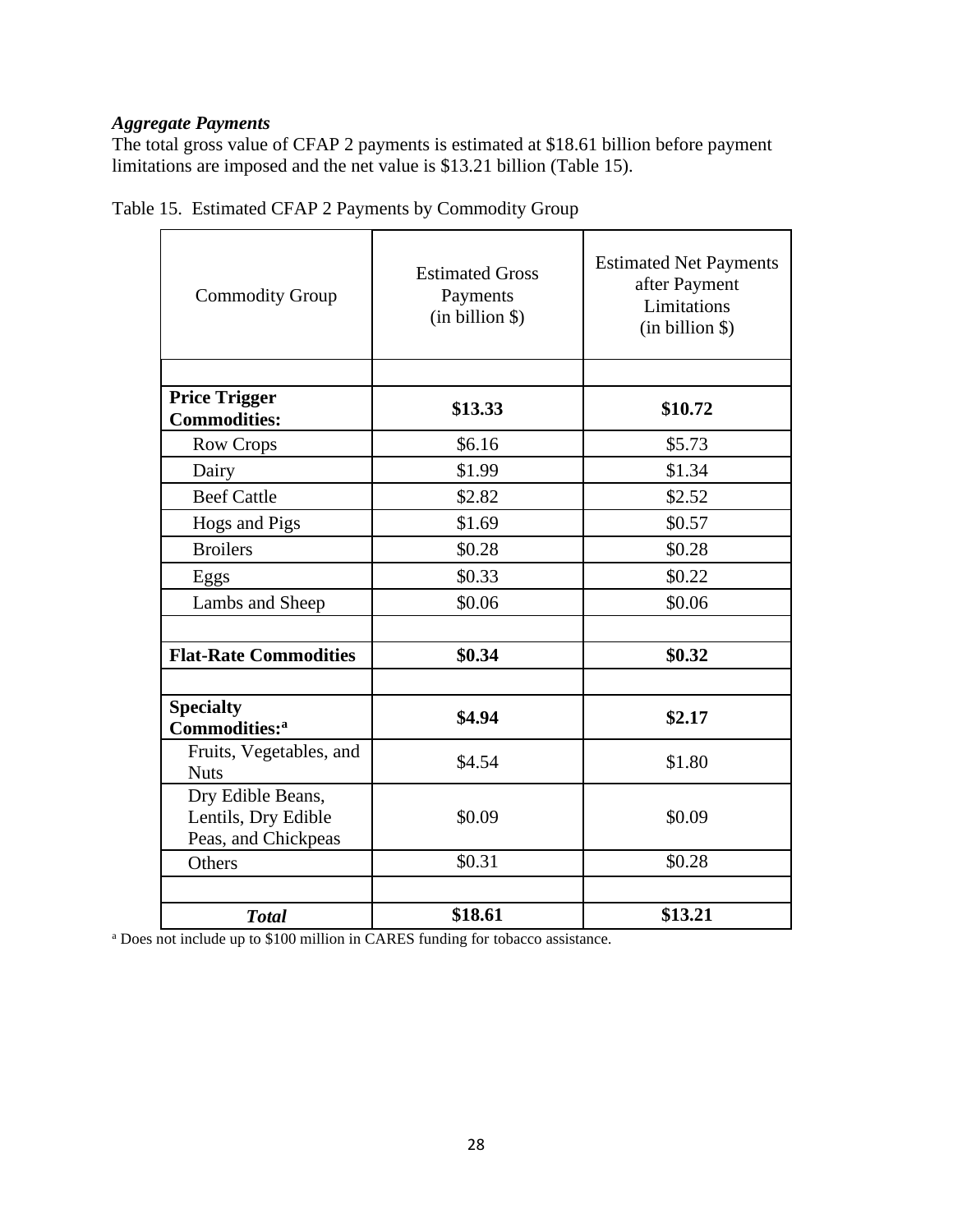# **Costs and Benefits from the Producer Perspective**

The estimated costs to the Federal government, at a net of \$13.21 billion, are also the benefits to producers. This is a transfer from the Federal government to producers. The specifics below summarize how the calculations above apply to producers:

The payment (benefit) to an individual producer of non-specialty crops is calculated using:

- 2020 estimated production (calculated as 2020 reported acres multiplied by the producer's individual actual production history (APH)). If an APH yield is not available for the producer, a county-derived yield will be used.
- an estimate of the national percent marketed in calendar year 2020 (this percent varies by commodity, as shown in Table 2).
- the announced payment rate per unit for the crop (see column B of Table 2 above). (Note that CFAP 1 applied to 2019 marketings and, as a result, no adjustment is made to CFAP 2 payments for any non-specialty crop CFAP 1 payments, unlike the case for several commodities below.)
- depending on the yield for a specific location, the producer's payment may calculate to less than \$15 per acre. In such cases, the payment is raised to \$15 per acre, which is the payment for the flat-rate category discussed below.

For dairy, using:

- April 1 to August 31, 2020 "actual" certified milk production and September 1 to December 31, 2020 estimated milk production.
- the announced payment rate for milk of \$1.20 per hundredweight (which has been adjusted for CFAP 1 coverage, as discussed above).

For beef cattle, using:

- the lower of the producer's maximum owned inventory of eligible beef cattle, excluding breeding stock, on a date selected by the producer from April 16, 2020, through August 31, 2020, or 4,546 head multiplied by the number of payment limitations for the producer.
- the announced payment rate of \$55 per head (which has been adjusted for CFAP 1 coverage, as discussed above).

For hogs and pigs, using:

- the lower of the producer's maximum owned inventory of eligible hogs and pigs, excluding breeding stock, on a date selected by the producer from April 16, 2020, through August 31, 2020, or 10,870 head multiplied by the number of payment limitations for the producer.
- the announced payment rate of \$23 per head (which has been adjusted for CFAP 1 coverage, as discussed above).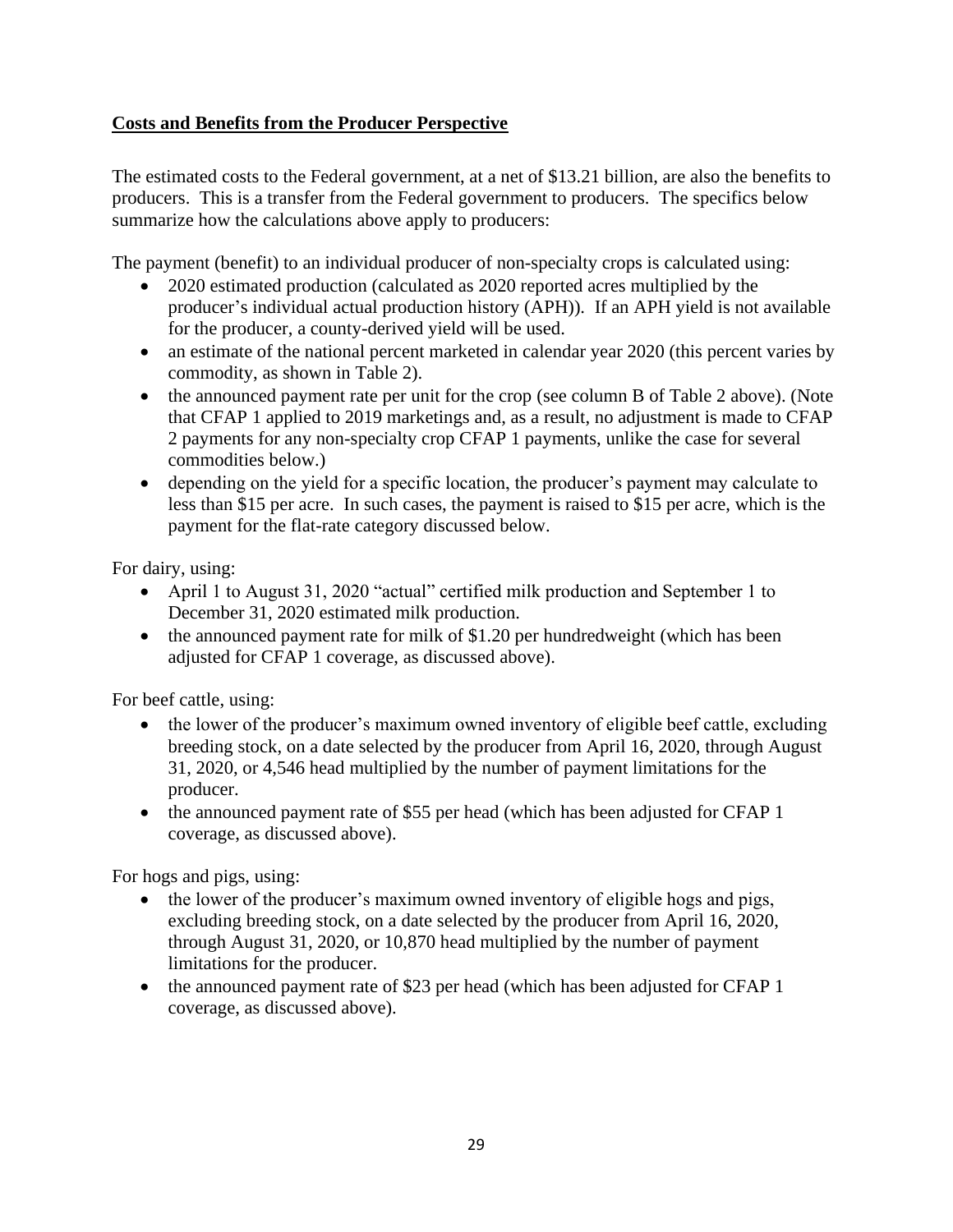For broilers (independent growers only), using:

- 75 percent of 2019 non-contracted (independent) broilers that have left the farm for slaughter.
- The announced payment rate of \$1.01 per bird for broiler owners.

For eggs, using:

- 75 percent of 2019 non-contract egg production.
- the announced payment rates of
	- o Shell eggs: \$0.05 per dozen eggs
	- o Liquid eggs: \$0.04 per pound
	- o Dried eggs: \$0.14 per pound
	- o Frozen eggs: \$0.05 per pound

For lambs and sheep, using:

- the highest market inventory—excluding breeding stock—from April 16 to August 31, 2020.
- the announced payment rate of \$27 per head (which has been adjusted for CFAP 1) coverage, as discussed above).

For flat-rate crops, using:

- the grower's 2020 planted acreage.
- the \$15 per acre payment rate.

For specialty commodities, using:

- the grower's certified 2019 specialty commodity sales.
- the percentages for each individual sales gradation to obtain a summed payment for the operation (which has been adjusted for CFAP 1 coverage, as needed, as discussed above).

### **Respondent Reporting Cost Estimate**

The value of the total annual burden on respondents is based on the estimated number of total annual responses, the estimated average time per response, and the respondent cost per hour.

Based on data from the Census of Agriculture, the estimated number of respondents is 800,000. The public reporting for this information collection is estimated to average approximately 0.7597 hour per response, including the time associated with the potential for producer spot check.

Type of Respondents: Producers or farmers. Estimated Number of Respondents: 800,000. Estimated Number of Reponses Per Respondent: 1.416 (includes multiple forms). Estimated Total Responses: 1,133,000.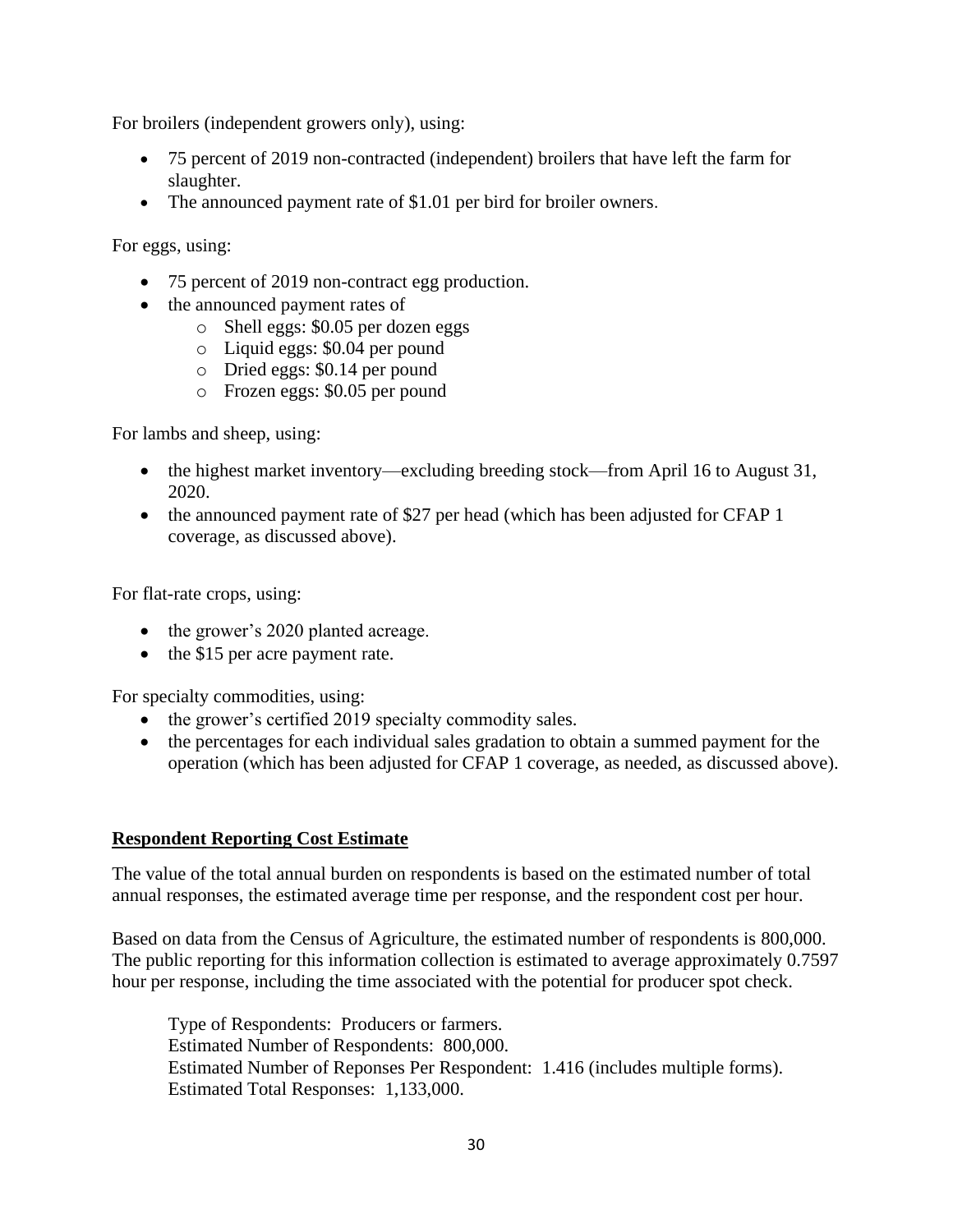Estimated Average Time Per Response: 0.7597 hours. Estimated Total Time for Responses: 867,170 hours.

Respondent cost per hour was estimated using U.S. Bureau of Labor Statistics Occupational Employment and Wages<sup>12</sup> data—specifically, NAICs code 11-9013 for Farmers, Ranchers, and Other Agricultural Managers. The U.S. mean hourly wage for this category, as measured by the Bureau of Labor Statistics, is \$41.35. Fringe benefits for all private industry workers are an additional 29.9 percent,  $^{13}$  or \$12.36, resulting in a total of \$53.71 per hour.

The estimated cost is \$46.6 million (\$53.71 per hour times 867,170 hours).

### **Alternatives Considered**

CFAP 1 payments, as of September 10, 2020, are \$9.7 billion, less than the May 14, 2020 costbenefit assessment projection of \$16 billion. Payments to most CFAP 1 commodities have been lower than projected in the cost-benefit analysis (USDA CFAP dashboard). Fruit, vegetable, and nut crops, in particular, received a small share of expected payments as of early August, with several crops—including red raspberries, walnuts, grapefruit, carrots, sweet corn, oranges, and beans—receiving less than 3 percent of expected CFAP 1 payments for their specific commodity categories. There are numerous reasons, as discussed in a letter from the American Farm Bureau (and co-signed by 28 other groups), including ineligibility for CFAP 1 payments due to the marketing window for certain crops, payment limits for growers structured as corporations, and other factors. Because fruit, vegetable, and nut crops pose the most noteworthy sector realizing lower-than-expected payments, this sector is the focus of the alternatives analysis. Two alternatives were considered, in addition to the "proportion-of-sales" method chosen and discussed above:

• *Labor facilitation approach*—This approach would value labor hours dedicated to fruit, vegetable, and nut crop production in 2019 in order to estimate Q2-Q4 costs in 2020 (and hence, payments). This methodology eliminates the commodity by commodity analysis used for CFAP 1 and would compensate these growers for major production costs that have increased due to changes allowing for social distancing and worker safety. However, crops that have highly mechanized production practices (such as nuts, potatoes, and carrots) may be treated inequitably, and it would burden growers with the calculation of work hours.

*State block grant approach*—This approach would award funding to states wishing to participate based on a fruit, vegetable, and nut block grant award formula. For example, each state could receive a percentage of the total authorized funding based on their percentage of cash receipts. Participating states would reach out to growers, accept applications, make eligibility decisions, and submit paperwork to FSA to process the payments. FSA would enter into a memorandum of understanding with each state

<sup>&</sup>lt;sup>12</sup> U.S. Department of Commerce. Bureau of Labor Statistics. "Occupational Employment Statistics. Sector 11: Agriculture, Forestry, Fishing, and Hunting." See [https://www.bls.gov/oes/current/naics2\\_11.htm.](https://www.bls.gov/oes/current/naics2_11.htm) <sup>13</sup> U.S. Department of Commerce. Bureau of Labor Statistics. "Employer Costs for Employee Compensation."

News release. March 19, 2020. [https://www.bls.gov/news.release/ecec.htm.](https://www.bls.gov/news.release/ecec.htm)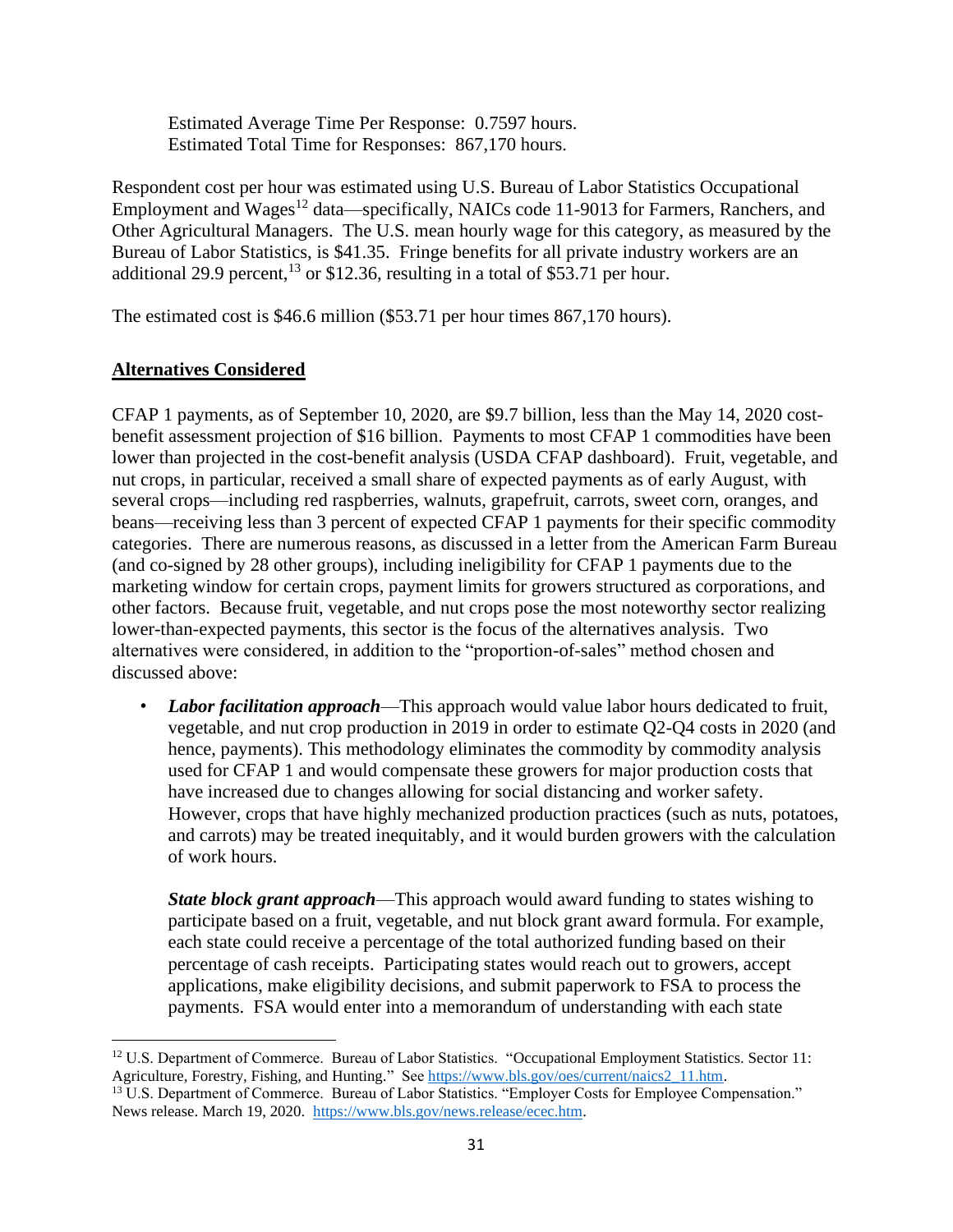covering program parameters. Several complications arise with such an approach, however. FSA would need to run a dual program for states that chose not to participate in order for growers in those states to receive payments. Not all states may have staffing and legislative authority, causing delay in payment output; further, administrative funds are not available for USDA to help states with program administration. Implementation timelines would vary by state, resulting in the timing of assistance to growers varying widely.

### **Summary of Expected Costs**

CFAP is designed to help U.S. producers maintain their resilience given the price declines associated with COVID-19 and the need to adjust to new marketing patterns as the pandemic situation evolves. The net cost to the government of this rule, taking into account payment limitations, is \$13.21 billion. If this program is not implemented, producers will continue to suffer financial hardship resulting from unexpected loss of market demand and extended disruption of marketing arrangements. Until the market stabilizes, U.S. farmers and ranchers will be negatively impacted.

### **References**

American Farm Bureau Federation. Letter to Secretary of Agriculture Sonny Perdue regarding the Coronavirus Food Assistance Program. Co-signed by 28 commodity and other agricultural groups. August 7, 2020.

Branthome, Francois-Xavier. "Economic Impacts of the COVID-19 Pandemic on California Agriculture." *Tomato News*. July 20, 2020. [http://www.tomatonews.com/en/economic-impacts](http://www.tomatonews.com/en/economic-impacts-of-the-covid-19-pandemic-on-california-agriculture_2_1080.html)[of-the-covid-19-pandemic-on-california-agriculture\\_2\\_1080.html.](http://www.tomatonews.com/en/economic-impacts-of-the-covid-19-pandemic-on-california-agriculture_2_1080.html)

Cowley, Cortney. "COVID-19 Disruptions in the U.S. Meat Supply Chain." Federal Reserve Bank of Kansas City. July 31, 2020. [https://www.kansascityfed.org/en/research/regionaleconomy/articles/covid-19-us-meat-supply](https://www.kansascityfed.org/en/research/regionaleconomy/articles/covid-19-us-meat-supply-chain)[chain.](https://www.kansascityfed.org/en/research/regionaleconomy/articles/covid-19-us-meat-supply-chain)

Dry bean industry source. Personal communication on September 10, 2020.

ERA Economics, LLC. *Economic Impacts of the COVID-19 Pandemic on California Agriculture*. Report to seven California and Western U.S. commodity groups. June 16, 2020.

Federal Reserve Bank of St. Louis. "Ground Beef, 100% Beef, Per Lb. (453.6 Gm) in Midwest Urban [APU0200703112]." [https://fred.stlouisfed.org/series/APU0200703112.](https://fred.stlouisfed.org/series/APU0200703112) Accessed August 9, 2020.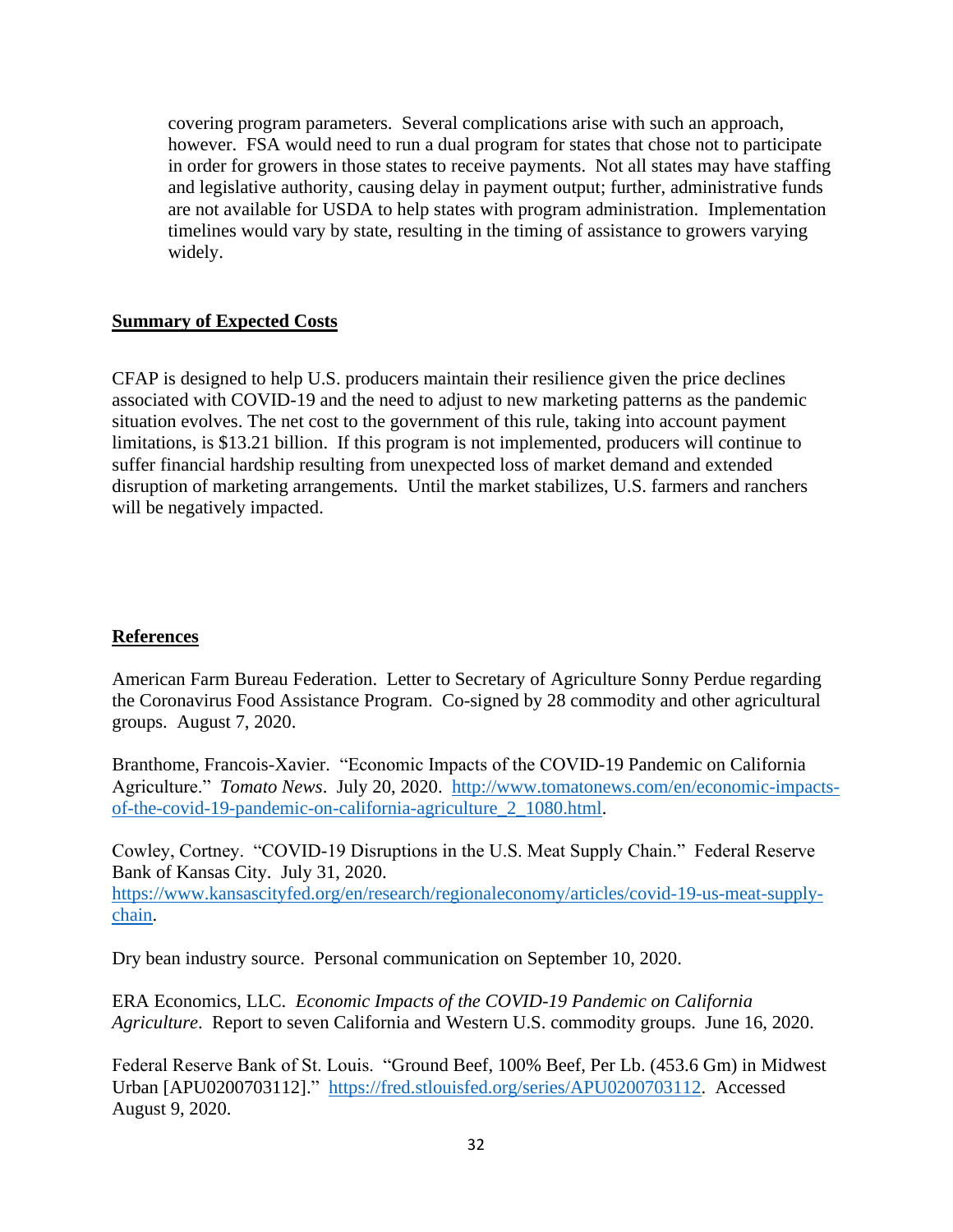Gasparro, Annie, and Stephanie Stamm. "Why Are Groceries Still So Hard to Find During Covid?" *Wall Street Journal*. August 10, 2020. [https://www.wsj.com/articles/why-are-some](https://www.wsj.com/articles/why-are-some-groceries-still-so-hard-to-find-during-covid-11597069761)[groceries-still-so-hard-to-find-during-covid-11597069761.](https://www.wsj.com/articles/why-are-some-groceries-still-so-hard-to-find-during-covid-11597069761)

Gulke, Jerry, DTN Columnist, "Corn Price Comes Full Circle," July 29, 2020 09:07 AM CDT.

Hubbs, Todd, and Scott Irwin. "Crop Markets Suffer Massive Demand Shock from COVID-19," in *Economic Impacts of COVID-19 on Food and Agricultural Markets*. CAST Commentary. June 2020. [https://www.cast-science.org/wp-content/uploads/2020/06/QTA2020-3-COVID-](https://www.cast-science.org/wp-content/uploads/2020/06/QTA2020-3-COVID-Impacts.pdf)[Impacts.pdf.](https://www.cast-science.org/wp-content/uploads/2020/06/QTA2020-3-COVID-Impacts.pdf)

Jennings, Zeke. "COVID-19 Report: Potato Industry Still Feeling Effects of Foodservice Shutdowns." *Spudman*. July/August 2020. [https://spudman.com/article/covid-19-report-potato](https://spudman.com/article/covid-19-report-potato-industry-feeling-effects-foodservice-shutdowns/)[industry-feeling-effects-foodservice-shutdowns/.](https://spudman.com/article/covid-19-report-potato-industry-feeling-effects-foodservice-shutdowns/)

Klompien, Mark, CEO, United Potato Growers of America. *State of the Industry and COVID-19 Response*. NPC Virtual Summer Meeting on Facebook Live, June 25, 2020. [https://potatocountry.com/2020/06/22/npc-virtual-summer-meeting/.](https://potatocountry.com/2020/06/22/npc-virtual-summer-meeting/)

Moran, Senator Jerry and 27 other Senators. Letter to President Donald J. Trump regarding COVID-19 assistance. April 23, 2020. https://www.moran.senate.gov/public/\_cache/files/d/8/d88b0855-1c0f-40c9-bfd6 d2d423937f16/A32ABA8F09EED1535BE367FD267FE8A3.moran-et-al-cfap-limits.pdf

Nickle, Ashley. "Heightened COVID-19 Concerns Drive More Produce Retail Sales Growth." *The Packer*. August 5, 2020. [https://www.thepacker.com/article/heightened-covid-19-concerns](https://www.thepacker.com/article/heightened-covid-19-concerns-drive-more-produce-retail-sales-growth)[drive-more-produce-retail-sales-growth](https://www.thepacker.com/article/heightened-covid-19-concerns-drive-more-produce-retail-sales-growth) (cut and paste in browser).

Panetta, Representative Jimmy, and 125 other Members of Congress. Letter to President Donal J. Trump regarding COVID-19 assistance. April 23, 2020. https://panetta.house.gov/media/press-releases/congressman-panetta-leads-126-members-callingpresident-ensure-direct-relief

*Peanut Farm Market News*. April 16, 2020.

U.S. Department of Agriculture. Agricultural Marketing Service. *Market News Reports*. Various issues. [https://www.ams.usda.gov/market-news.](https://www.ams.usda.gov/market-news) Accessed August 2020.

U.S. Department of Agriculture. *Coronavirus Food Assistance Program Cost-Benefit Analysis*. May 14, 2020. <https://www.farmers.gov/sites/default/files/documents/CFAP%20CBA%205%2015%202020.pdf>

U.S. Department of Agriculture. *Coronavirus Food Assistance Program Dashboard*. [https://www.farmers.gov/cfap/data.](https://www.farmers.gov/cfap/data) Accessed August 8, 2020.